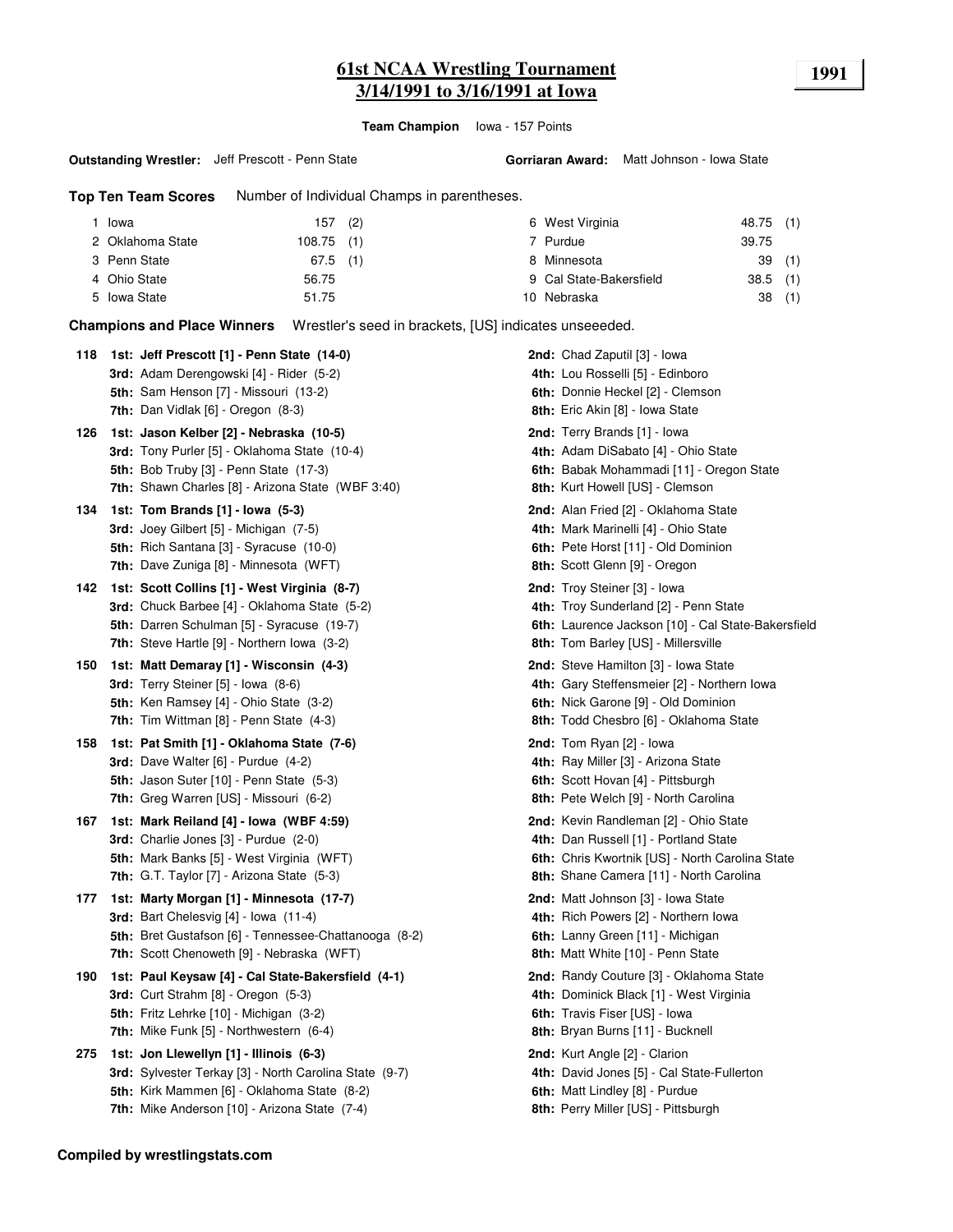| Lou Rosselli, Edinboro [5]                      |                          |                         |                     |                    |
|-------------------------------------------------|--------------------------|-------------------------|---------------------|--------------------|
| Dantae Smith, Morgan State                      | Lou Rosselli 10-3        |                         |                     |                    |
| Tim Casey, Bloomsburg [12]                      | Tim Casey 7-0            | Lou Rosselli 4-2 OT     |                     | 118 Weight Class   |
| Ricky Strausbaugh, North Carolina State         |                          |                         |                     |                    |
| Soon Thackthay, Michigan State                  |                          |                         | Lou Rosselli 3-2    |                    |
| Adam Derengowski, Rider [4]                     | Adam Derengowski 10-0    |                         |                     |                    |
| Michael Grubbs, Cal State-Fullerton             |                          | Adam Derengowski 16-2   |                     |                    |
| Tony Venturini, Eastern Michigan                | Michael Grubbs 11-9      |                         |                     |                    |
| Jeff Stepanic, Navy                             |                          |                         |                     | Jeff Prescott 5-0  |
| Jeff Prescott, Penn State [1]                   | Jeff Prescott Fall 6:41  |                         |                     |                    |
| Bret Maughan, North Dakota State                |                          | Jeff Prescott Fall 2:49 |                     |                    |
| Ty Moore, North Carolina                        | Ty Moore 7-6             |                         |                     |                    |
| John Buxton, Nebraska [9]                       |                          |                         | Jeff Prescott 20-10 |                    |
| Tim King, Boston University                     | John Buxton 9-1          |                         |                     |                    |
| Eric Akin, Iowa State [8]                       |                          | Eric Akin 10-8 OT       |                     |                    |
| Antonio Calloway, Appalachian State             | Eric Akin 13-2           |                         |                     |                    |
| Sam Henson, Missouri [7]                        |                          |                         |                     | Jeff Prescott 14-0 |
| Steve Trumpet, Syracuse                         | Sam Henson Fall 1:52     |                         |                     |                    |
| Pat Higa, Cal State-Bakersfield [10]            |                          | Sam Henson 10-7         |                     |                    |
| Rich Douglas, St. Cloud State                   | Rich Douglas Fall 6:06   |                         |                     |                    |
| Donnie Heckel, Clemson [2]                      |                          |                         | Sam Henson 4-2 OT   |                    |
| Rico Jourdan, Oklahoma                          | Donnie Heckel 3-1        |                         |                     |                    |
| Burke Tyree, Northern Iowa                      |                          | Donnie Heckel 7-2       |                     |                    |
| Keith Taylor, James Madison                     | Burke Tyree 10-6         |                         |                     |                    |
| Nick Purler, Oklahoma State [11]                |                          |                         |                     | Chad Zaputil 12-1  |
| Matt Guinn, New Mexico                          | Nick Purler 9-4          |                         |                     |                    |
| Dan Vidlak, Oregon [6]                          |                          | Dan Vidlak 12-9         |                     |                    |
| Dan McIntyre, Maryland                          | Dan Vidlak TF 22-7, 7:00 |                         |                     |                    |
| Chad Zaputil, Iowa [3]                          |                          |                         | Chad Zaputil 15-8   |                    |
|                                                 |                          |                         |                     |                    |
|                                                 | Chad Zaputil 8-2         |                         |                     |                    |
| Erik Burnett, Clarion<br>Salem Yaffai, Michigan |                          | Chad Zaputil 13-4       |                     |                    |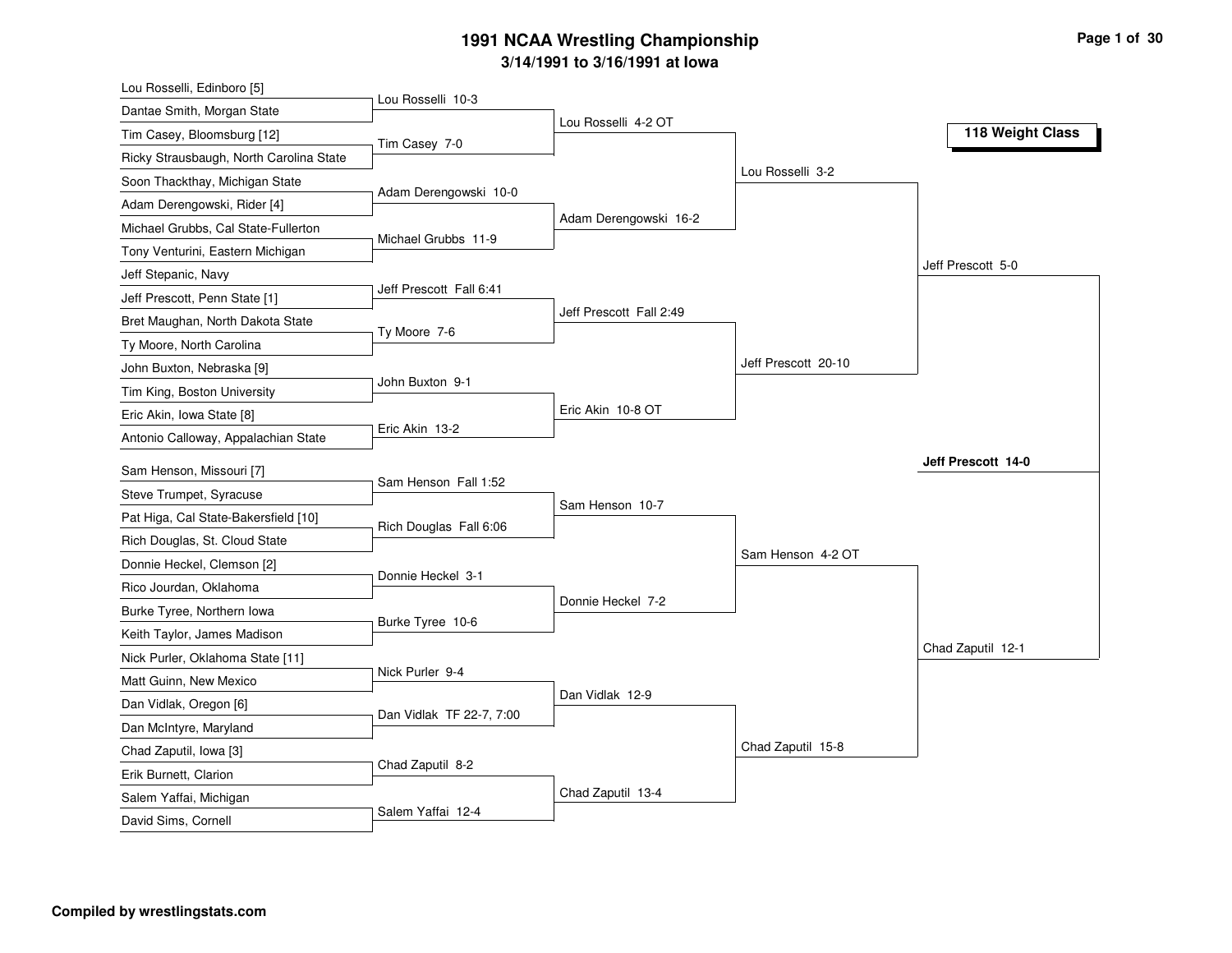Vidlak, OregonHeckel, ClemsonAkin, Iowa StateDerengowski, RiderSmith 8-5Moore 9-0Trumpet 2-0Burnett Fall 0:41Vidlak Fall 4:26Heckel 6-5Akin TF 17-2, 5:46Derengowski 8-0Heckel 16-7Derengowski 6-0Rosselli, EdinboroHenson, MissouriRosselli 4-1Derengowski 5-2Smith 9-4Grubbs 6-2Moore 6-0Buxton 5-3Trumpet 10-6Tyree 9-7Purler 7-5Burnett 7-6Smith, Morgan StateGrubbs, Cal State-FullertonMoore, North CarolinaBuxton, NebraskaCasey, BloomsburgStepanic, NavyCalloway, Appalachian StateDouglas, St. Cloud StateTrumpet, SyracuseJourdan, OklahomaTyree, Northern IowaPurler, Oklahoma StateMcIntyre, MarylandBurnett, ClarionYaffai, Michigan**118 Consolation BracketAdam Derengowski, Rider 5-2Third Place:Sam Henson, Missouri 13-2Fifth Place:Seventh Place: Dan Vidlak, Oregon 8-3Eighth Place: Eric Akin, Iowa StateFourth Place: Lou Rosselli, EdinboroSixth Place: Donnie Heckel, Clemson**

Thackthay, Michigan State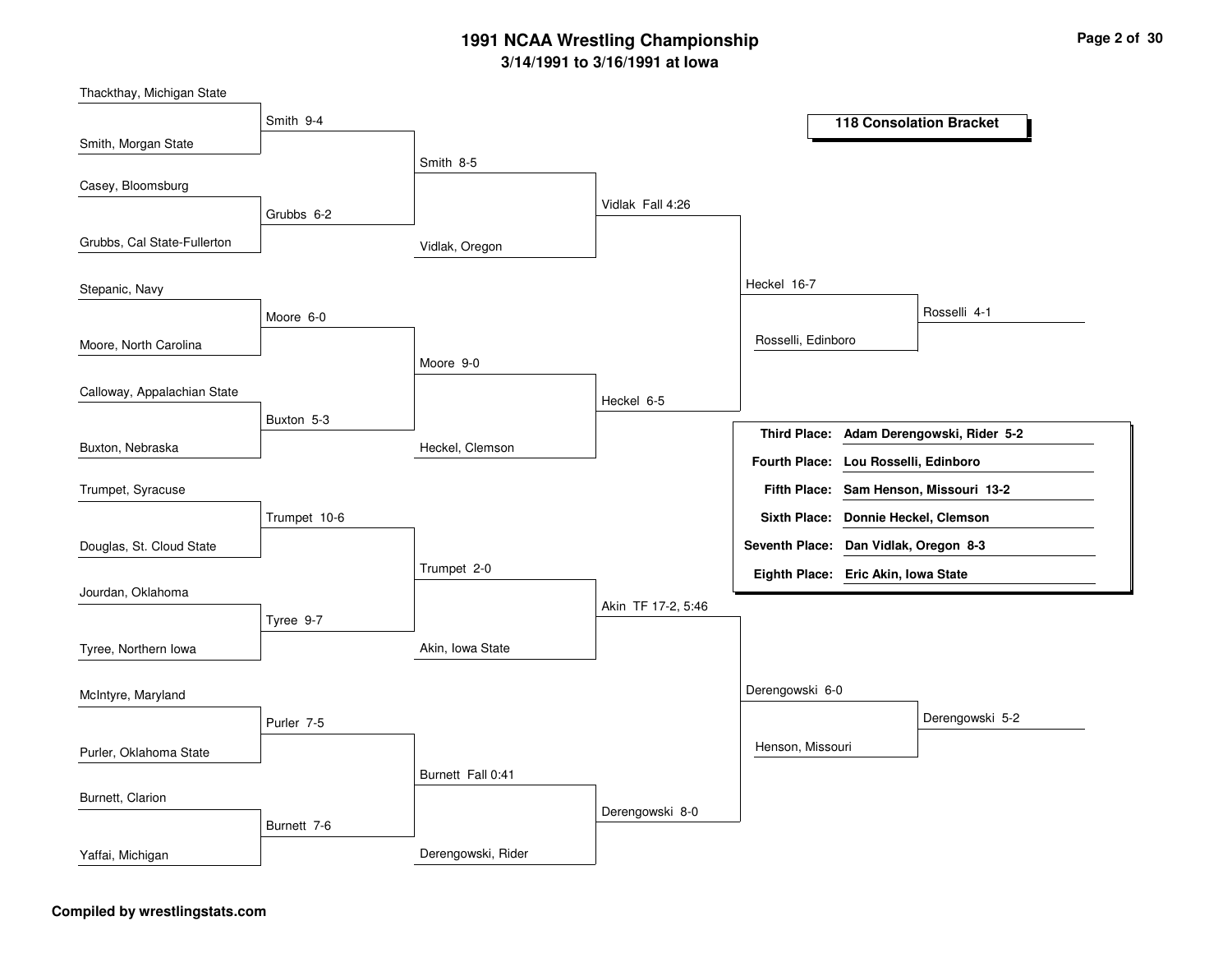## **Championship Pigtail Bouts for 118**

Pat Higa - Cal State-Bakersfield

Higa 6-4Charlie Irick - Wisconsin

Buxton 5-4

John Buxton - Nebraska

Dave Range - Ohio State

**Compiled by wrestlingstats.com**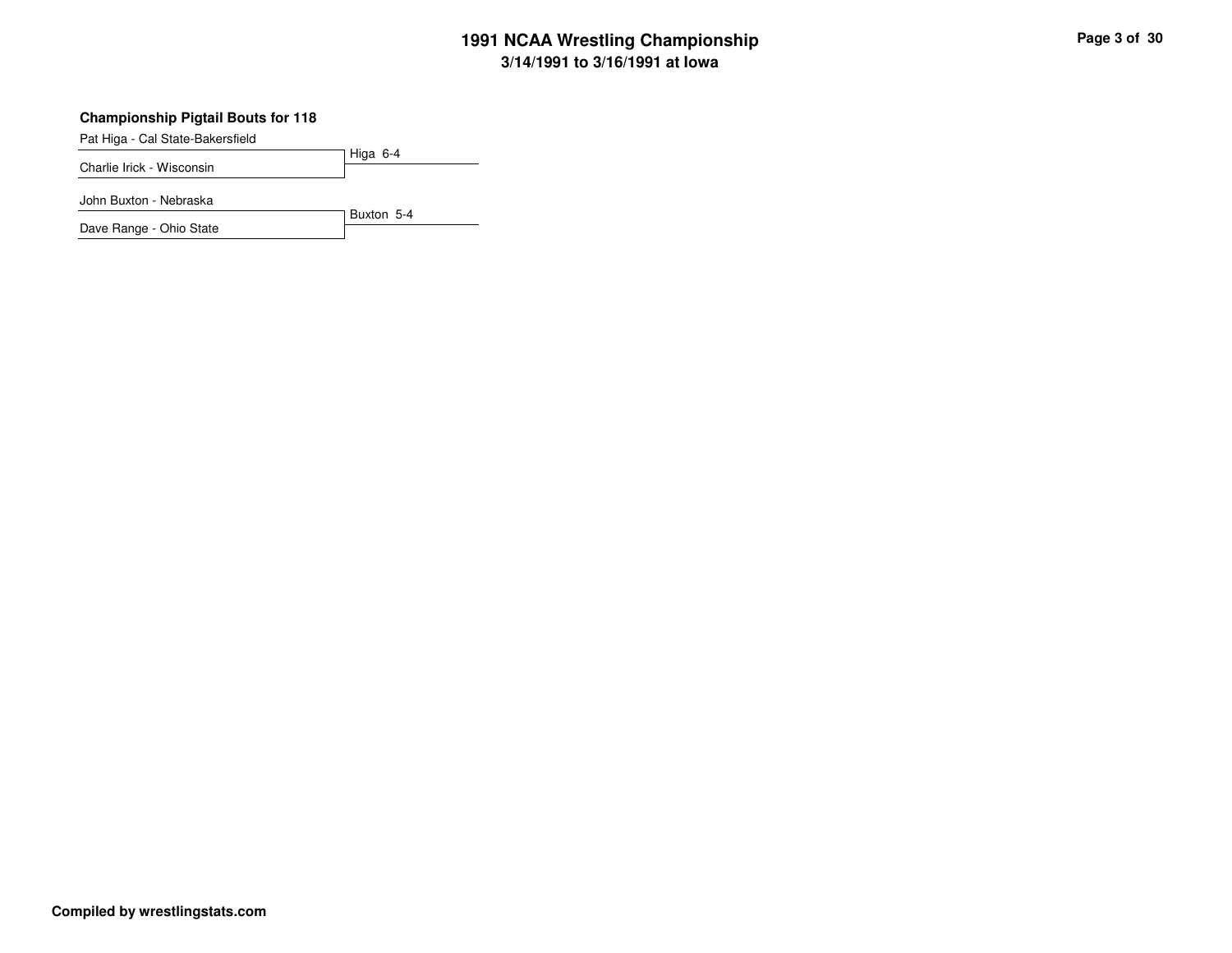| Adam DiSabato, Ohio State [4]                             | Adam DiSabato 18-5     |                             |                   |                            |
|-----------------------------------------------------------|------------------------|-----------------------------|-------------------|----------------------------|
| Marc Zapf, William & Mary                                 |                        | Adam DiSabato TF 23-8, 7:00 |                   |                            |
| Jeff Maes, Cal State-Fullerton                            | Scott Stoner 9-3       |                             |                   | 126 Weight Class           |
| Scott Stoner, Slippery Rock                               |                        |                             |                   |                            |
| Mike Krafchick, Virginia                                  | Noel Clavel 8-2        |                             | Tony Purler 7-2   |                            |
| Noel Clavel, Old Dominion [12]                            |                        |                             |                   |                            |
| Owen Hibberd, Drexel                                      | Tony Purler 14-2       | Tony Purler Fall 4:32       |                   |                            |
| Tony Purler, Oklahoma State [5]                           |                        |                             |                   |                            |
| Terry Brands, Iowa [1]                                    |                        |                             |                   | Terry Brands TF 20-5, 7:00 |
| Nick Pendolino, Clarion                                   | Terry Brands Fall 2:00 |                             |                   |                            |
| Marcus Gowens, Notre Dame                                 | Marcus Gowens 6-3      | Terry Brands Fall 6:04      |                   |                            |
| Danny Smith, Lock Haven                                   |                        |                             |                   |                            |
| Shawn Charles, Arizona State [8]                          |                        |                             | Terry Brands 13-5 |                            |
| Brett Raimondo, Central Connecticut                       | Shawn Charles 10-8 OT  |                             |                   |                            |
| Ahmed El-Sokkary, Cal State-Bakersfield [9]               |                        | Shawn Charles 5-2           |                   |                            |
| Brian Mason, Virginia Military                            | Ahmed El-Sokkary 9-1   |                             |                   |                            |
| Mark Pustelnik, Northern Iowa [7]                         |                        |                             |                   | Jason Kelber 10-5          |
|                                                           | Mark Pustelnik 10-5    |                             |                   |                            |
|                                                           |                        |                             |                   |                            |
| Shawn Harrison, Oklahoma                                  |                        | Kurt Howell 2-0             |                   |                            |
| Dave Warnick, Army [10]                                   | Kurt Howell 5-4        |                             |                   |                            |
| Kurt Howell, Clemson<br>Thad Allen, Air Force             |                        |                             | Jason Kelber 10-6 |                            |
| Dave Nieradka, Indiana                                    | Thad Allen 9-7 OT      |                             |                   |                            |
|                                                           |                        | Jason Kelber TF 17-2, 7:00  |                   |                            |
| Jason Kelber, Nebraska [2]<br>Harold Zinkin, Fresno State | Jason Kelber 15-4      |                             |                   |                            |
| Mark Smith, Navy [6]                                      |                        |                             |                   | Jason Kelber 6-2           |
| Tad Yeager, Northwestern                                  | Mark Smith 9-7 OT      |                             |                   |                            |
| Kurt McHenry, Boston University                           |                        | Babak Mohammadi 8-5         |                   |                            |
| Babak Mohammadi, Oregon State [11]                        | Babak Mohammadi 16-4   |                             |                   |                            |
| Dane Campbell, Miami Ohio                                 |                        |                             | Bob Truby 6-0     |                            |
| Bob Truby, Penn State [3]                                 | Bob Truby 13-0         |                             |                   |                            |
| Clayton Grice, North Carolina State                       | Brett Porter Fall 6:54 | Bob Truby 12-1              |                   |                            |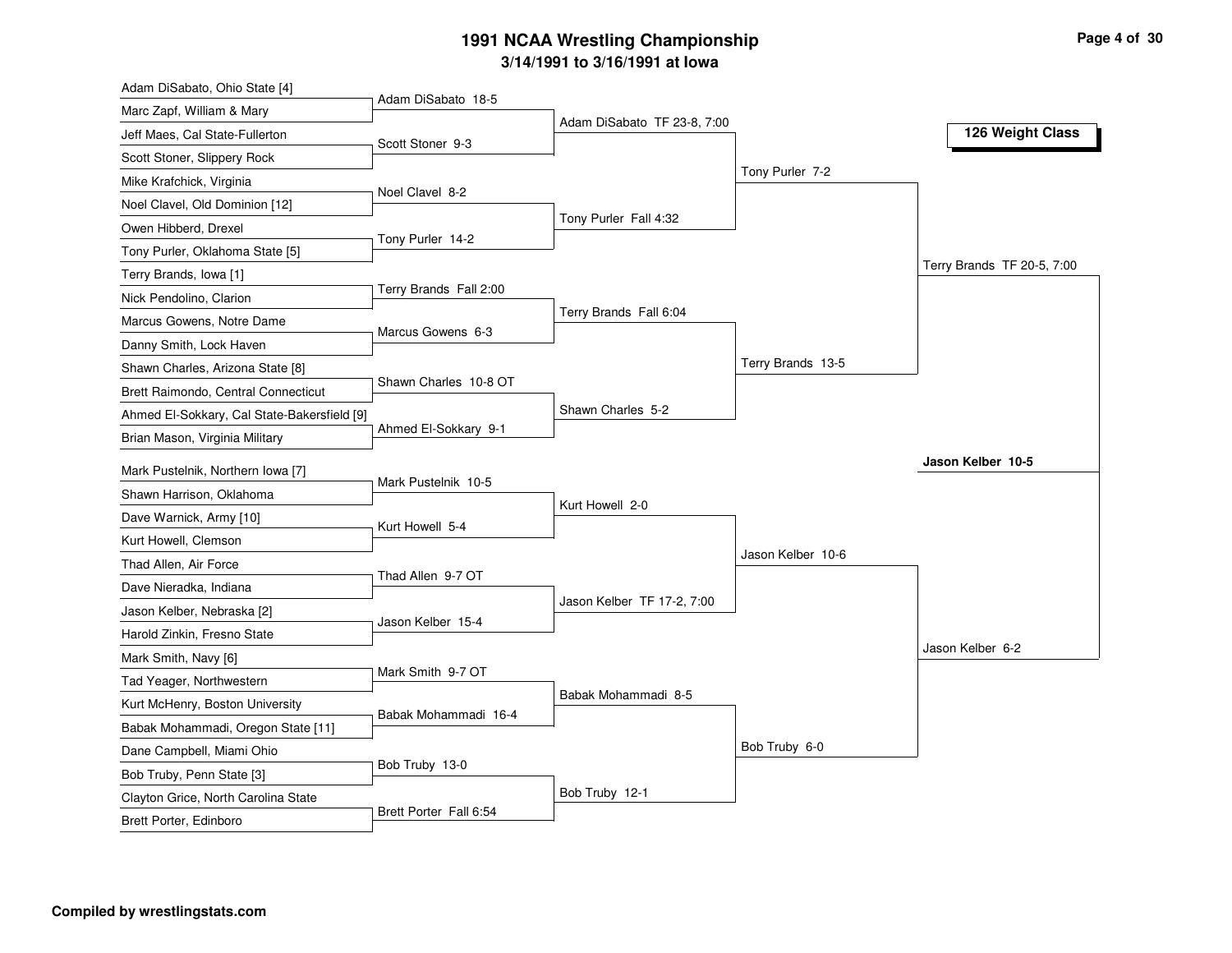| Zapf, William & Mary             |                     |                         |               |                                    |                                                       |
|----------------------------------|---------------------|-------------------------|---------------|------------------------------------|-------------------------------------------------------|
|                                  | Stoner 4-2          |                         |               |                                    | <b>126 Consolation Bracket</b>                        |
| Stoner, Slippery Rock            |                     |                         |               |                                    |                                                       |
|                                  |                     | Stoner 5-4              |               |                                    |                                                       |
| Hibberd, Drexel                  |                     |                         | Mohammadi 8-5 |                                    |                                                       |
|                                  | Clavel 9-4          |                         |               |                                    |                                                       |
| Clavel, Old Dominion             |                     | Mohammadi, Oregon State |               |                                    |                                                       |
| Pendolino, Clarion               |                     |                         |               | Mohammadi 14-8                     |                                                       |
|                                  | Pendolino 8-6 OT    |                         |               |                                    | Purler 8-4                                            |
| Gowens, Notre Dame               |                     |                         |               | Purler, Oklahoma State             |                                                       |
|                                  |                     | Raimondo 15-4           |               |                                    |                                                       |
| Raimondo, Central Connecticut    |                     |                         | Howell 11-6   |                                    |                                                       |
|                                  | Raimondo 11-7       |                         |               | <b>Third Place:</b>                | Tony Purler, Oklahoma State 10-4                      |
| El-Sokkary, Cal State-Bakersfiel |                     | Howell, Clemson         |               | <b>Fourth Place:</b>               | Adam DiSabato, Ohio State                             |
| Warnick, Army                    |                     |                         |               | <b>Fifth Place:</b>                | Bob Truby, Penn State 17-3                            |
|                                  | Warnick Fall 3:39   |                         |               |                                    | Sixth Place: Babak Mohammadi, Oregon State            |
| Pustelnik, Northern Iowa         |                     |                         |               |                                    | Seventh Place: Shawn Charles, Arizona State Fall 3:40 |
|                                  |                     | Zinkin 3-1              |               | Eighth Place: Kurt Howell, Clemson |                                                       |
| Zinkin, Fresno State             |                     |                         |               |                                    |                                                       |
|                                  | Zinkin 7-1          |                         | Charles 6-3   |                                    |                                                       |
| Allen, Air Force                 |                     | Charles, Arizona State  |               |                                    |                                                       |
| McHenry, Boston University       |                     |                         |               | DiSabato 7-6                       |                                                       |
|                                  | Smith TF 15-0, 4:52 |                         |               |                                    | DiSabato 2-1 OT                                       |
|                                  |                     |                         |               | Truby, Penn State                  |                                                       |
| Smith, Navy                      |                     | Campbell 8-7            |               |                                    |                                                       |
| Campbell, Miami Ohio             |                     |                         |               |                                    |                                                       |
|                                  |                     |                         | DiSabato 13-5 |                                    |                                                       |
|                                  | Campbell 13-5       |                         |               |                                    |                                                       |
| Porter, Edinboro                 |                     | DiSabato, Ohio State    |               |                                    |                                                       |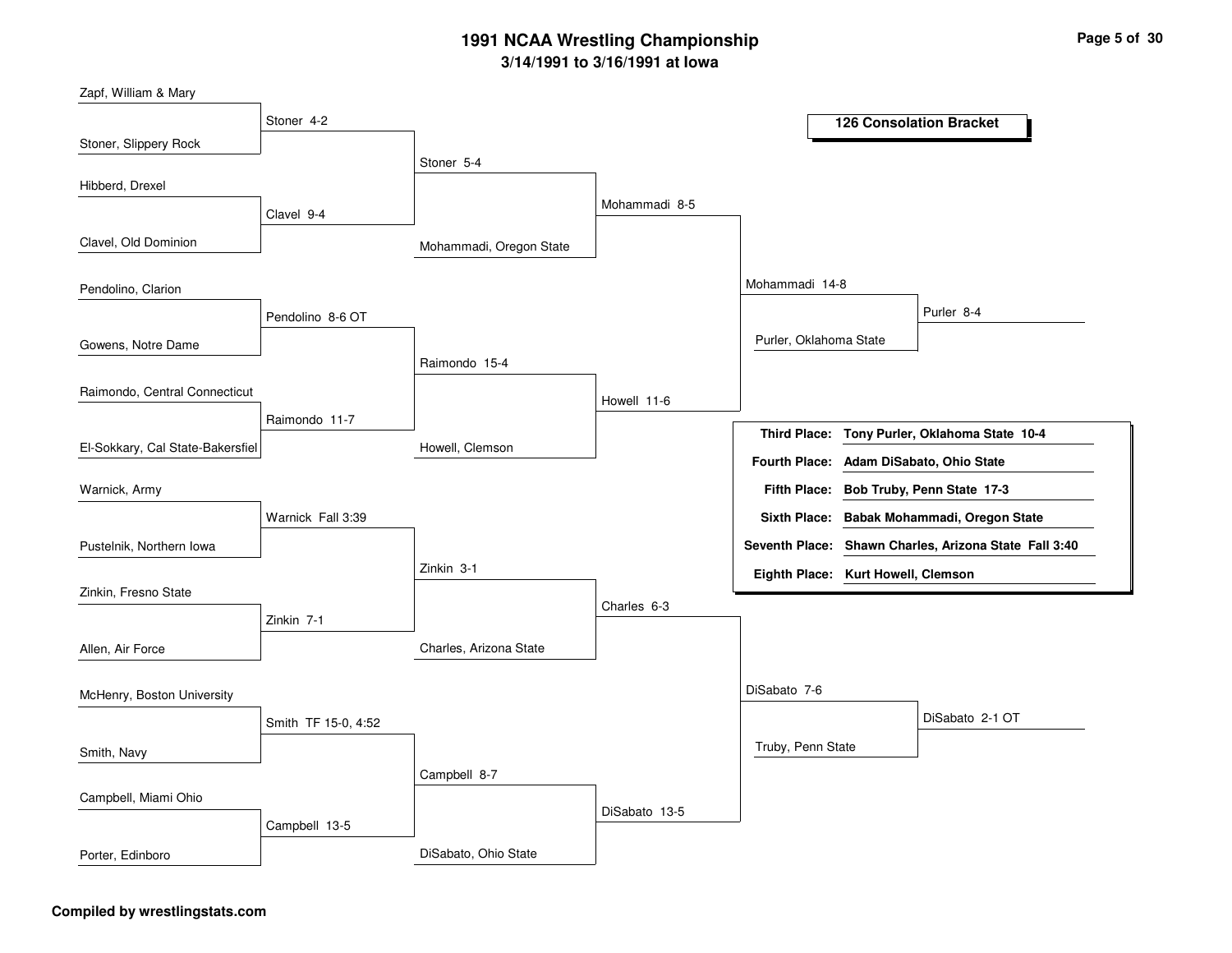## **Championship Pigtail Bouts for 126**

Shawn Charles - Arizona State

Charles 10-3Eric DeVenney - Missouri

Raimondo 6-3

#### **Consolation Pigtail Bouts for 126**

Brett Raimondo - Central Connecticut

Eric DeVenney - Missouri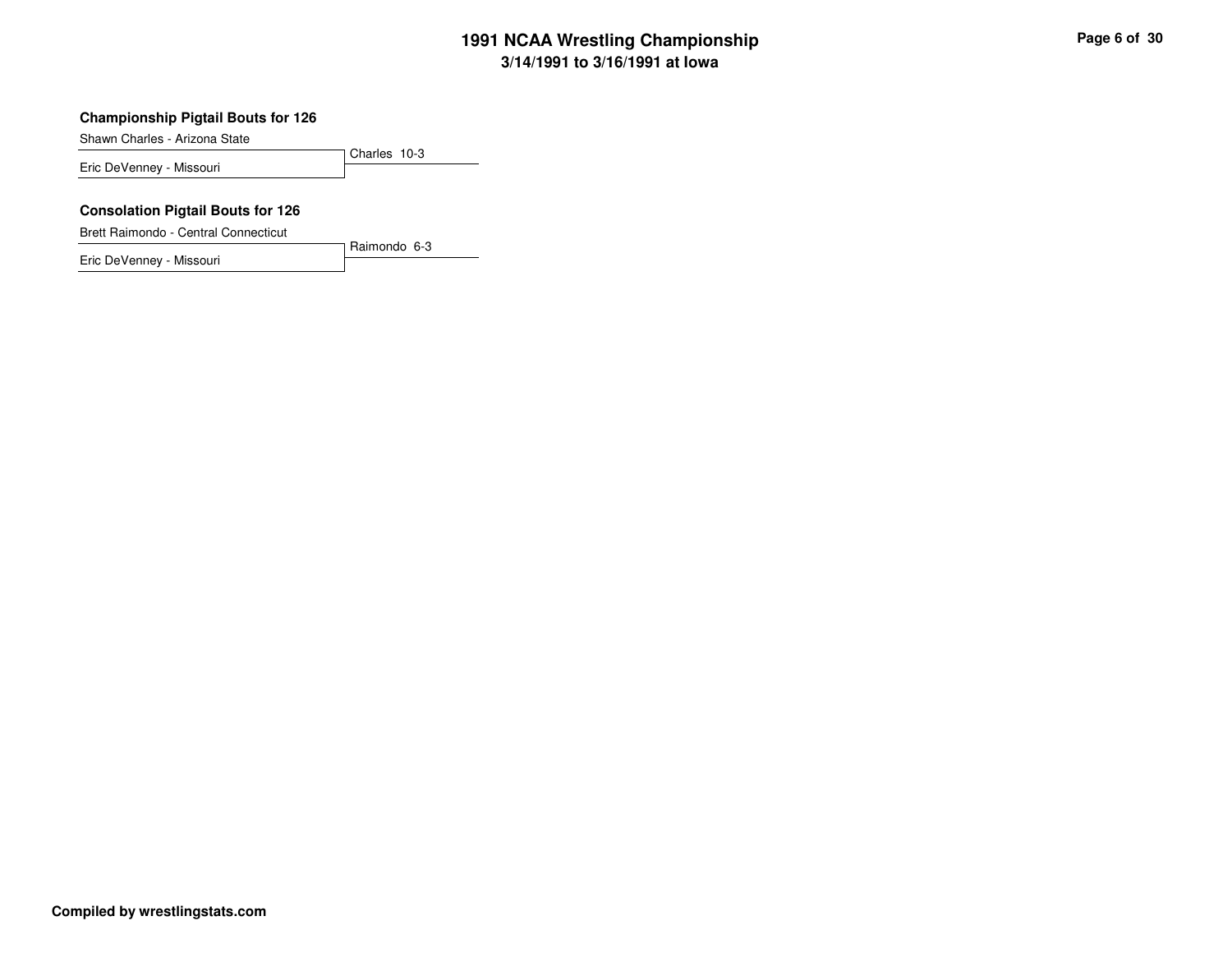| Jon Erickson, Air Force                                    |                              |                              |                    |                  |
|------------------------------------------------------------|------------------------------|------------------------------|--------------------|------------------|
| Scott Hassel, Northern Iowa                                | Jon Erickson 8-2             |                              |                    |                  |
| Mark Marinelli, Ohio State [4]                             |                              | Mark Marinelli TF 23-5, 5:33 |                    | 134 Weight Class |
| Mark Mangrum, North Carolina State                         | Mark Marinelli TF 20-5, 6:45 |                              |                    |                  |
| Ryan Hager, Oklahoma                                       |                              |                              | Joey Gilbert 16-12 |                  |
| Jade Montrie, Toledo [12]                                  | Jade Montrie 11-3            |                              |                    |                  |
| Joey Gilbert, Michigan [5]                                 |                              | Joey Gilbert 6-4             |                    |                  |
| Mike Kocsis, Central Connecticut                           | Joey Gilbert 12-4            |                              |                    |                  |
| Eric Kimble, Ohio University                               |                              |                              |                    | Tom Brands 33-19 |
| Scott Glenn, Oregon [9]                                    | Scott Glenn 7-4              |                              |                    |                  |
| Dave Zuniga, Minnesota [8]                                 |                              | Dave Zuniga 3-0              |                    |                  |
| Lyndon Campbell, Cal State-Fullerton                       | Dave Zuniga 12-6             |                              |                    |                  |
| Ray Serbick, Eastern Illinois                              |                              |                              | Tom Brands 12-6    |                  |
| Shannyn Gillespie, Lock Haven                              | Shannyn Gillespie 12-6       |                              |                    |                  |
| Jason Dewland, Boston University                           |                              | Tom Brands TF 25-10, 6:54    |                    |                  |
| Tom Brands, Iowa [1]                                       | Tom Brands TF 23-8, 7:00     |                              |                    |                  |
| Chad Dubin, Penn State                                     |                              |                              |                    | Tom Brands 5-3   |
| Dave Droegemueller, Nebraska [10]                          | Chad Dubin 10-6              |                              |                    |                  |
|                                                            |                              | Marco Sanchez 9-3            |                    |                  |
| Jody Jackson, Virginia<br>Marco Sanchez, Arizona State [7] | Marco Sanchez 2-1            |                              |                    |                  |
| Alan Fried, Oklahoma State [2]                             |                              |                              | Alan Fried 12-4    |                  |
| Robert Tabarez, Cal Poly-SLO                               | Alan Fried 10-3              |                              |                    |                  |
| Jevon Morris, Appalachian State                            |                              | Alan Fried 16-6              |                    |                  |
| Lonnie Davis, William & Mary                               | Lonnie Davis 11-2            |                              |                    |                  |
| Pete Horst, Old Dominion [11]                              |                              |                              |                    | Alan Fried 16-5  |
| Ron Pieper, Wisconsin                                      | Pete Horst Fall 0:14         |                              |                    |                  |
| Tim Anderson, Iowa State                                   |                              | Pete Horst 10-8 OT           |                    |                  |
|                                                            | Mark Fergeson 8-1            |                              |                    |                  |
| Mark Fergeson, Cornell [6]<br>John Dasta, Clarion          |                              |                              | Rich Santana 6-4   |                  |
| Kenny Liddell, Missouri                                    |                              |                              |                    |                  |
|                                                            | John Dasta 7-3               |                              |                    |                  |
| Tom Kuntzleman, Bloomsburg                                 |                              | Rich Santana 1-0             |                    |                  |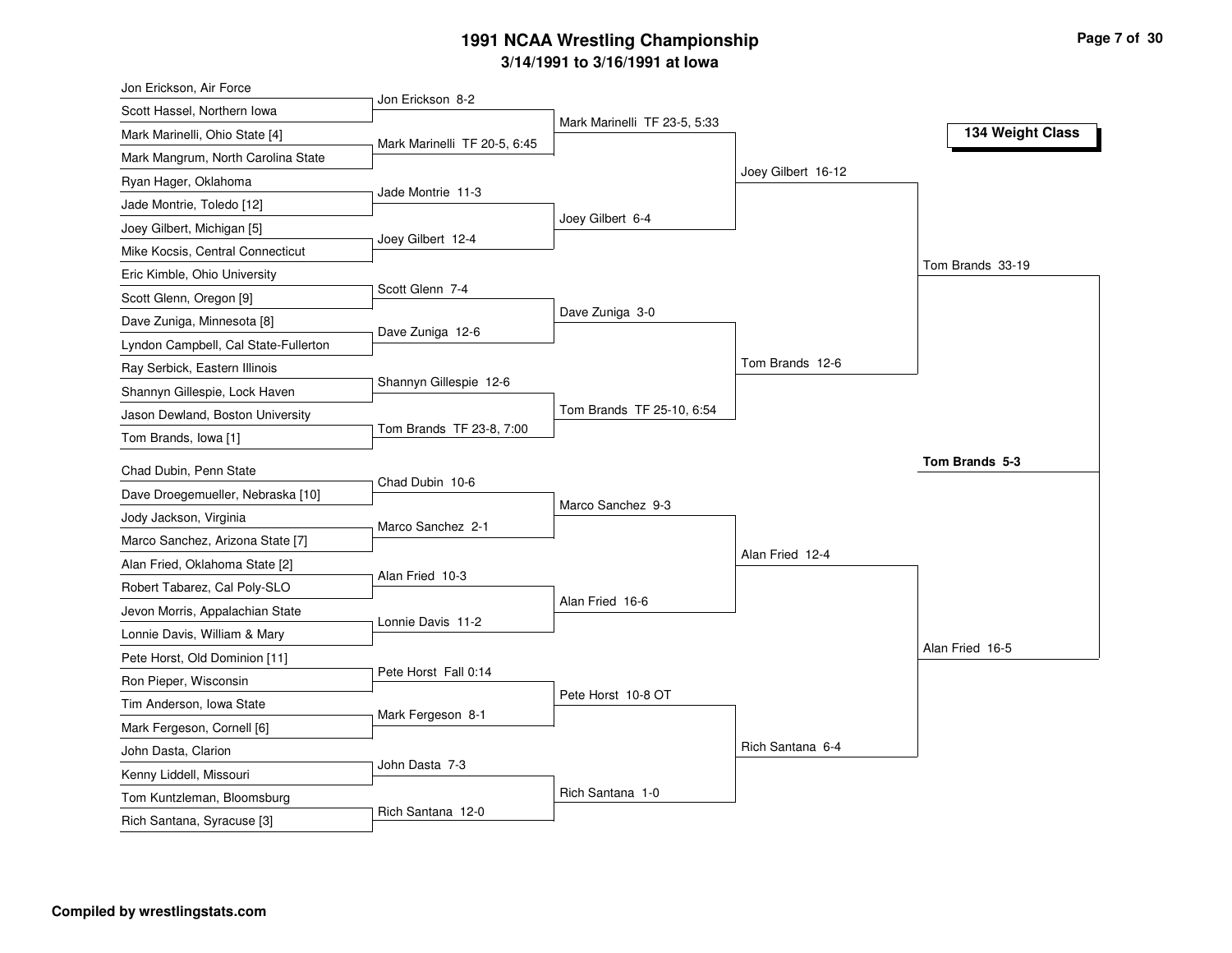

Mangrum, North Carolina State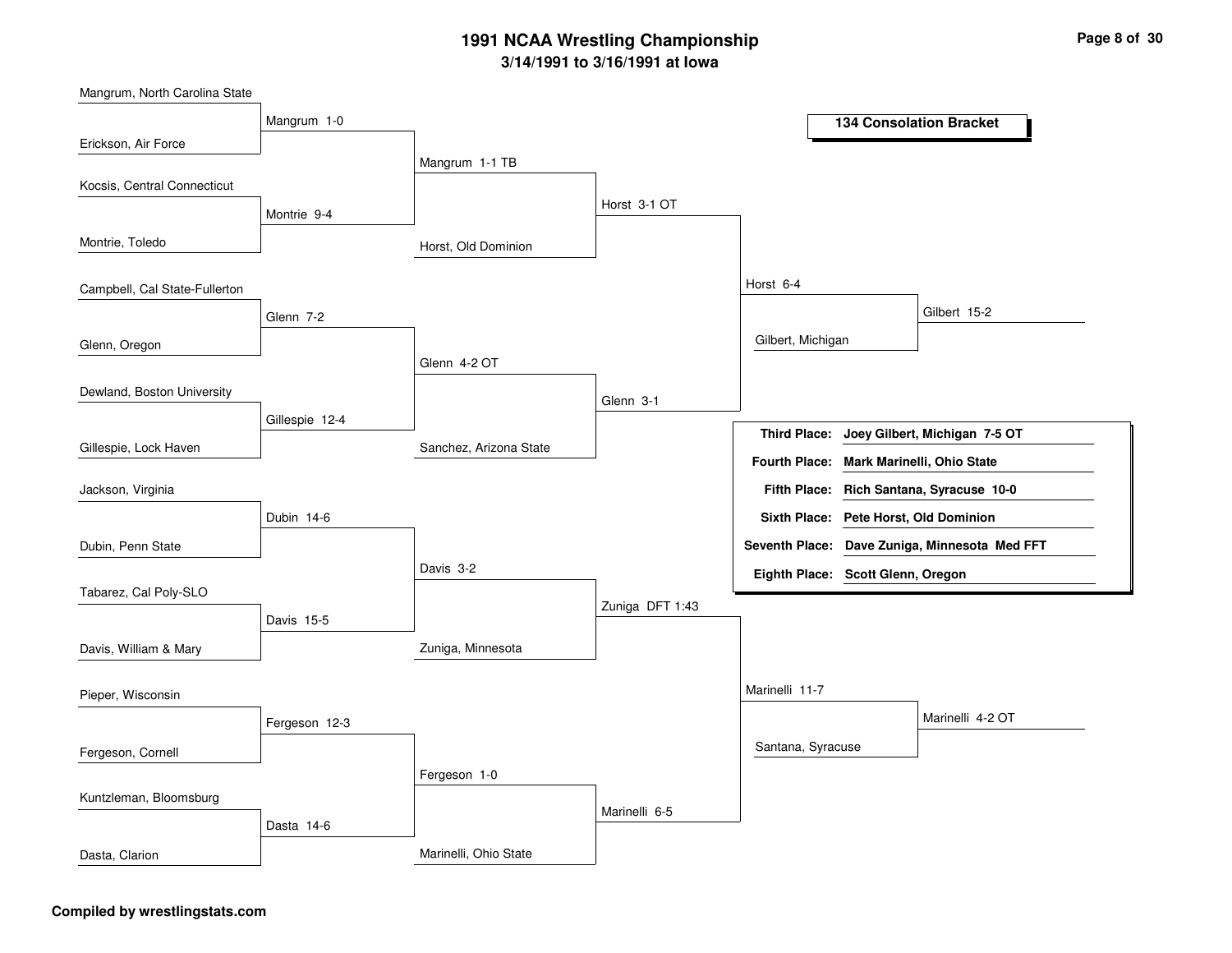## **Championship Pigtail Bouts for 134**

Ray Serbick - Eastern Illinois

Serbick Fall 1:48Mike Donovan - Wyoming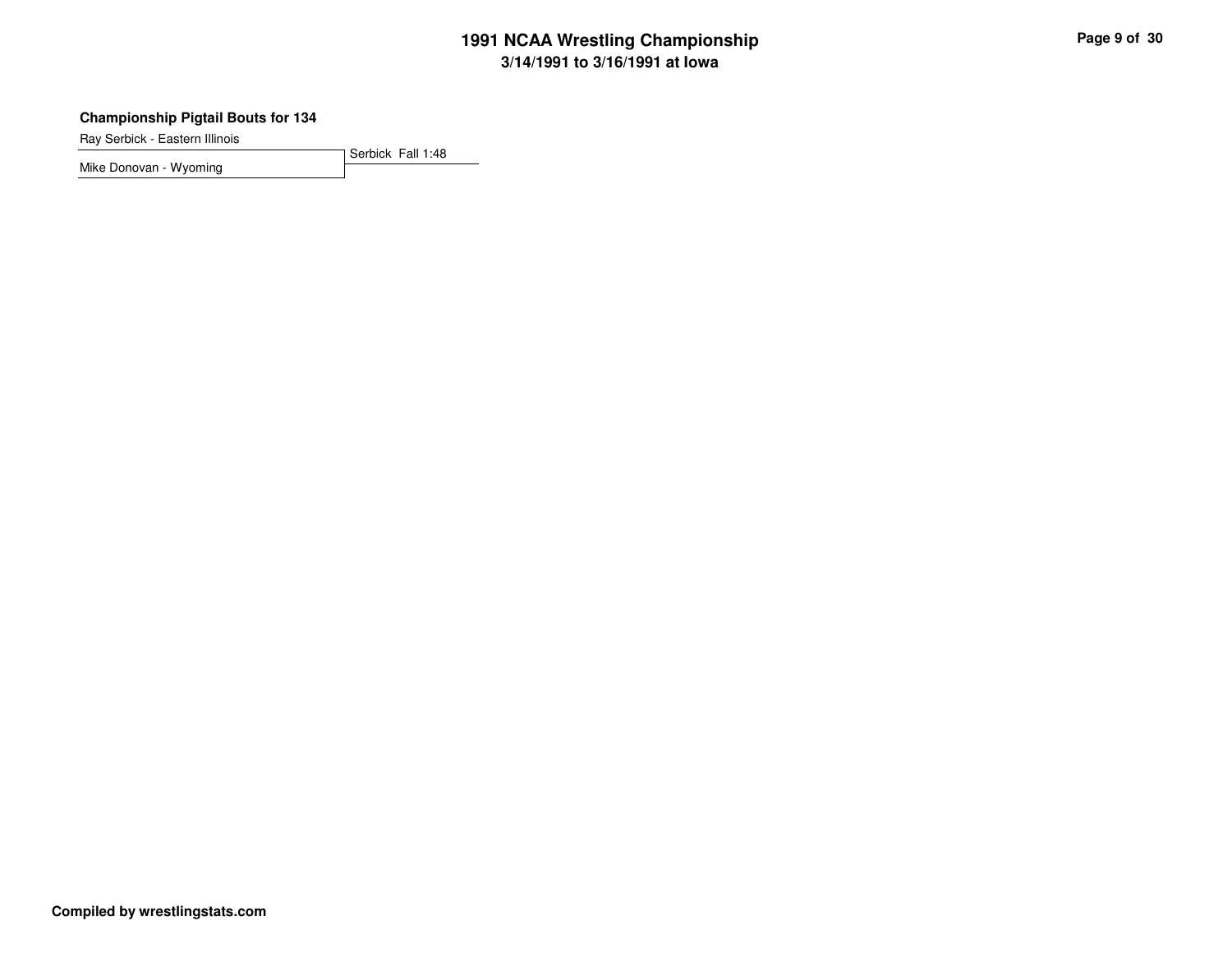| Jon Pierro, Fresno State [12]                                                |                          |
|------------------------------------------------------------------------------|--------------------------|
| Jack Bell 7-6<br>Jack Bell, Slippery Rock                                    |                          |
| Darren Schulman 8-7<br>Steve Lilley, Bloomsburg<br>Darren Schulman Fall 3:35 | 142 Weight Class         |
| Darren Schulman, Syracuse [5]                                                |                          |
| Chuck Barbee 7-5<br>Steve Dernlan, Liberty                                   |                          |
| Steve Dernlan 9-7 OT<br>Rick Brzozinsky, Virginia                            |                          |
| Chuck Barbee Fall 4:14<br>Tom Barley, Millersville                           |                          |
| Chuck Barbee Fall 6:59<br>Chuck Barbee, Oklahoma State [4]                   |                          |
| Jim Carazola, Clemson                                                        | Scott Collins 6-5        |
| Jim Carazola 4-2<br>Tim Rothka, Drexel [8]                                   |                          |
| Steve Hartle 8-2<br>Matt Ciccarello, Air Force                               |                          |
| Steve Hartle 10-2<br>Steve Hartle, Northern Iowa [9]                         |                          |
| Scott Collins 10-3<br>Tim McClellan, Purdue                                  |                          |
| Scott Collins 11-7<br>Scott Collins, West Virginia [1]                       |                          |
| Scott Collins 11-2<br>Andy McNaughton, Arizona State                         |                          |
| Dan Spilde 5-4<br>Dan Spilde, Wisconsin                                      |                          |
| Laurence Jackson, Cal State-Bakersfield [10                                  | <b>Scott Collins 8-7</b> |
| Laurence Jackson 7-2<br>Shawn Rustad, Iowa State                             |                          |
| Laurence Jackson 11-2<br>David Marlow, Eastern Illinois                      |                          |
| David Marlow 8-4<br>Thierry Chaney, William & Mary [7]                       |                          |
| Troy Sunderland 5-3 OT<br>Rob Stone, Oregon                                  |                          |
| Troy Sunderland 6-1<br>Troy Sunderland, Penn State [2]                       |                          |
| Troy Sunderland 7-0<br>Steve Thoma, Brown                                    |                          |
| Steve Thoma Fall 6:10<br>James Rawls, Michigan                               |                          |
| Troy Steiner, Iowa [3]                                                       | Troy Steiner 4-3         |
| Troy Steiner TF 17-2, 5:57<br>Marty Fajerman, Furman                         |                          |
| Troy Steiner 11-2<br>Robert Young, Chicago State                             |                          |
| Robert Young 12-3<br>Cory Palmer, Seton Hall                                 |                          |
| Troy Steiner 3-2                                                             |                          |
| Tom Miller, Maryland [11]<br>Damon Johnson 7-5                               |                          |
| Damon Johnson, Minnesota<br>Damon Johnson 4-3<br>Jeff Lyons, Indiana [6]     |                          |
|                                                                              |                          |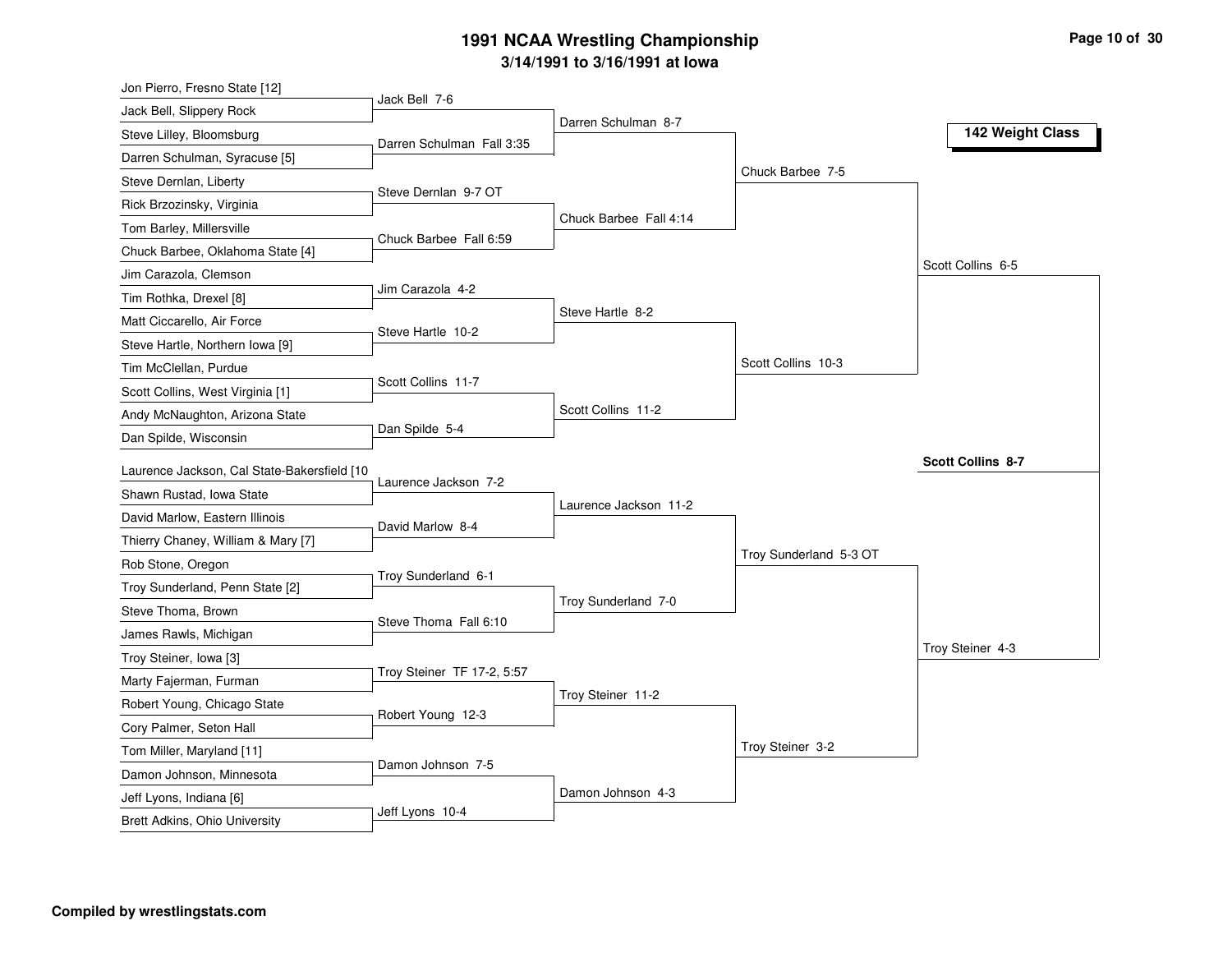| Lilley, Bloomsburg       |                  |                                |                   |                                        |                                                      |
|--------------------------|------------------|--------------------------------|-------------------|----------------------------------------|------------------------------------------------------|
|                          | <b>Bell 16-2</b> |                                |                   |                                        | <b>142 Consolation Bracket</b>                       |
| Bell, Slippery Rock      |                  | Barley 5-3                     |                   |                                        |                                                      |
| Barley, Millersville     |                  |                                |                   |                                        |                                                      |
|                          | Barley 8-4       |                                | Barley 4-1        |                                        |                                                      |
| Dernlan, Liberty         |                  | Johnson, Minnesota             |                   |                                        |                                                      |
| Ciccarello, Air Force    |                  |                                |                   | Jackson 12-4                           |                                                      |
|                          | Ciccarello 10-1  |                                |                   |                                        | Barbee 13-5                                          |
| Carazola, Clemson        |                  |                                |                   | Barbee, Oklahoma State                 |                                                      |
|                          |                  | McClellan Fall 2:50            |                   |                                        |                                                      |
| McClellan, Purdue        |                  |                                | Jackson Fall 5:14 |                                        |                                                      |
|                          | McClellan 6-4    |                                |                   |                                        | Third Place: Chuck Barbee, Oklahoma State 5-2        |
| Spilde, Wisconsin        |                  | Jackson, Cal State-Bakersfield |                   |                                        | Fourth Place: Troy Sunderland, Penn State            |
| Rustad, Iowa State       |                  |                                |                   |                                        | Fifth Place: Darren Schulman, Syracuse 19-7          |
|                          | Marlow 15-1      |                                |                   |                                        | Sixth Place: Laurence Jackson, Cal State-Bakersfield |
| Marlow, Eastern Illinois |                  |                                |                   |                                        | Seventh Place: Steve Hartle, Northern Iowa 3-2       |
|                          |                  | Thoma 6-0                      |                   | Eighth Place: Tom Barley, Millersville |                                                      |
| Stone, Oregon            |                  |                                | Hartle Fall 3:27  |                                        |                                                      |
|                          | Thoma 2-0        |                                |                   |                                        |                                                      |
| Thoma, Brown             |                  | Hartle, Northern Iowa          |                   |                                        |                                                      |
| Billings, Nebraska       |                  |                                |                   | Schulman 12-1                          |                                                      |
|                          | Billings 6-1     |                                |                   |                                        | Sunderland 1-0                                       |
| Young, Chicago State     |                  |                                |                   | Sunderland, Penn State                 |                                                      |
|                          |                  | Billings 7-6                   |                   |                                        |                                                      |
| Miller, Maryland         |                  |                                | Schulman 15-5     |                                        |                                                      |
|                          | Lyons 6-3        |                                |                   |                                        |                                                      |
| Lyons, Indiana           |                  | Schulman, Syracuse             |                   |                                        |                                                      |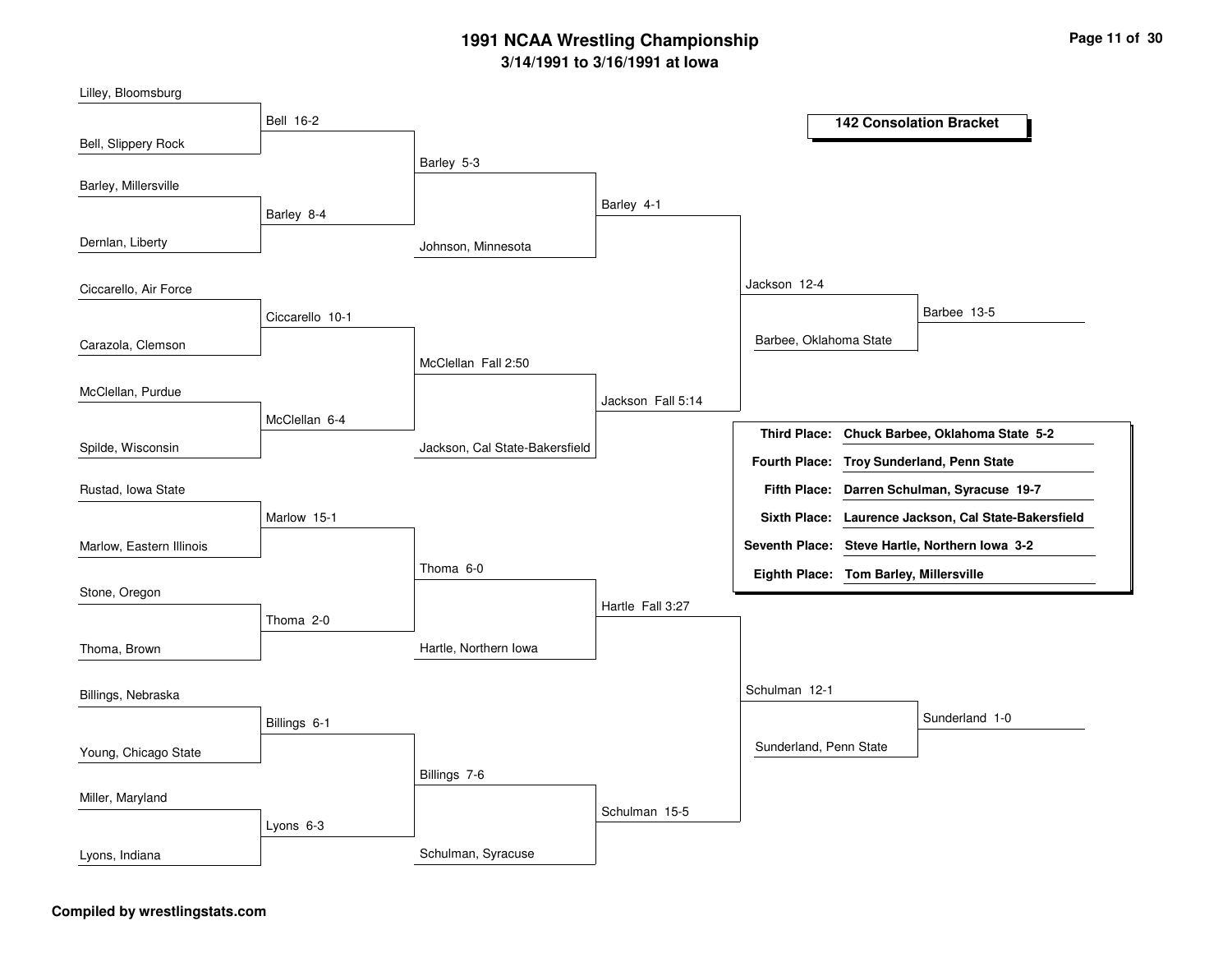## **Championship Pigtail Bouts for 142**

Tim McClellan - Purdue

|                                          | McClellan 6-3    |
|------------------------------------------|------------------|
| Chip Bunner - Missouri                   |                  |
| David Marlow - Eastern Illinois          | Marlow Fall 6:01 |
| Mike Lightner - Lock Haven               |                  |
| Troy Steiner - Iowa                      |                  |
| Layne Billings - Nebraska                | Steiner 4-2      |
| Tom Barley - Millersville                |                  |
| Charlie Dotson - New Mexico              | Barley 7-4       |
| <b>Consolation Pigtail Bouts for 142</b> |                  |
|                                          |                  |

# Layne Billings - Nebraska

Billings 15-7Marty Fajerman - Furman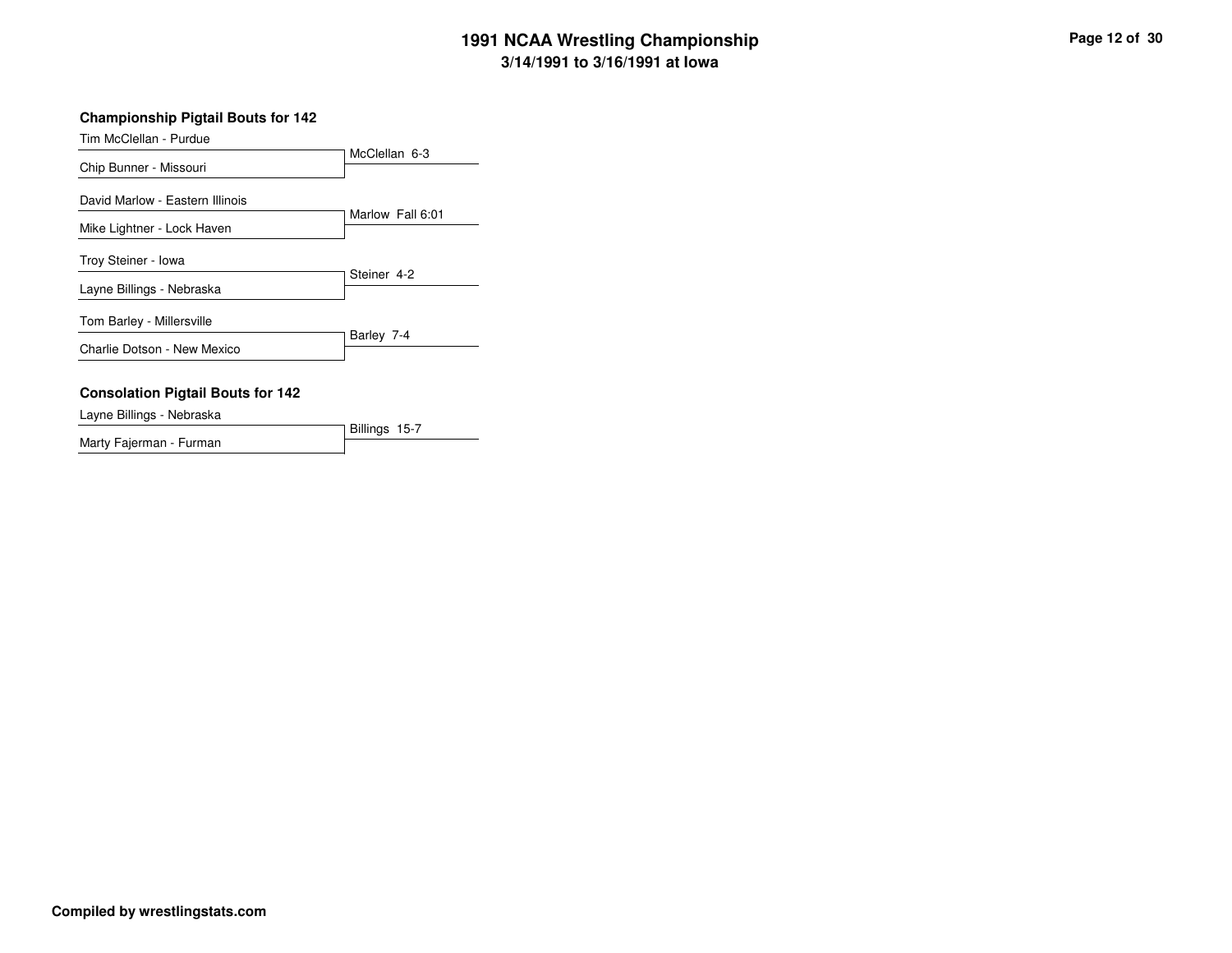| Todd Enger, Nebraska                    |                         |                        |                        |                    |
|-----------------------------------------|-------------------------|------------------------|------------------------|--------------------|
| Terry Steiner, Iowa [5]                 | Terry Steiner 6-1       |                        |                        |                    |
| Nels Nelson, Boise State [12]           | Nels Nelson 3-2         | Terry Steiner 2-0      |                        | 150 Weight Class   |
| Darren Anthony, George Mason            |                         |                        |                        |                    |
| Ken Ramsey, Ohio State [4]              |                         |                        | Terry Steiner 4-2      |                    |
| Sepp Dobler, Brown                      | Ken Ramsey 10-3         |                        |                        |                    |
| Tobin Roitsch, Wyoming                  |                         | Ken Ramsey 8-3         |                        |                    |
| Marty Kouyoumtjian, Cal State-Fullerton | Marty Kouyoumtjian 8-5  |                        |                        |                    |
| Jamie St. John, Syracuse                |                         |                        |                        | Matt Demaray 7-1   |
| Nick Garone, Old Dominion [9]           | Nick Garone 6-4         |                        |                        |                    |
| Ernest Franks, Oklahoma                 |                         | Tim Wittman 4-3        |                        |                    |
| Tim Wittman, Penn State [8]             | Tim Wittman Fall 3:31   |                        |                        |                    |
| Doug Roemer, North Carolina             |                         |                        | Matt Demaray 10-4      |                    |
| Herman Moultrie, Cheyney                | Doug Roemer 16-5        |                        |                        |                    |
| Tom Onorato, West Virginia              |                         | Matt Demaray 15-5      |                        |                    |
| Matt Demaray, Wisconsin [1]             | Matt Demaray 9-3        |                        |                        |                    |
| Gary Steffensmeier, Northern Iowa [2]   |                         |                        |                        | Matt Demaray 4-3   |
| Adrian Hines, Appalachian State         | Gary Steffensmeier 14-2 |                        |                        |                    |
| Anthony Camacho, Fresno State           |                         | Gary Steffensmeier 6-0 |                        |                    |
| Kemal Pegram, Lock Haven                | Anthony Camacho 6-5     |                        |                        |                    |
| Dante Winslow, Virginia Tech            |                         |                        | Gary Steffensmeier 4-2 |                    |
| Willy Short, Minnesota [10]             | Willy Short Fall 4:23   |                        |                        |                    |
| John Messenbrink, Drake                 |                         | Willy Short 9-6        |                        |                    |
| Mike Carpenter, Cleveland State [7]     | Mike Carpenter 7-3      |                        |                        |                    |
| Gary Hoopes, Ferris State               |                         |                        |                        | Steve Hamilton 4-1 |
| David Barnes, Miami Ohio                | David Barnes Fall 6:50  |                        |                        |                    |
| Ted Hickey, Southwest Missouri          |                         | Steve Hamilton 12-3    |                        |                    |
| Steve Hamilton, Iowa State [3]          | Steve Hamilton 6-5      |                        |                        |                    |
| Jason Roach, Cornell [11]               |                         |                        | Steve Hamilton 8-3     |                    |
| Andy Fitzpatrick, Bloomsburg            | Andy Fitzpatrick 5-3    |                        |                        |                    |
|                                         |                         |                        |                        |                    |
| Todd Chesbro, Oklahoma State [6]        |                         | Todd Chesbro 4-3       |                        |                    |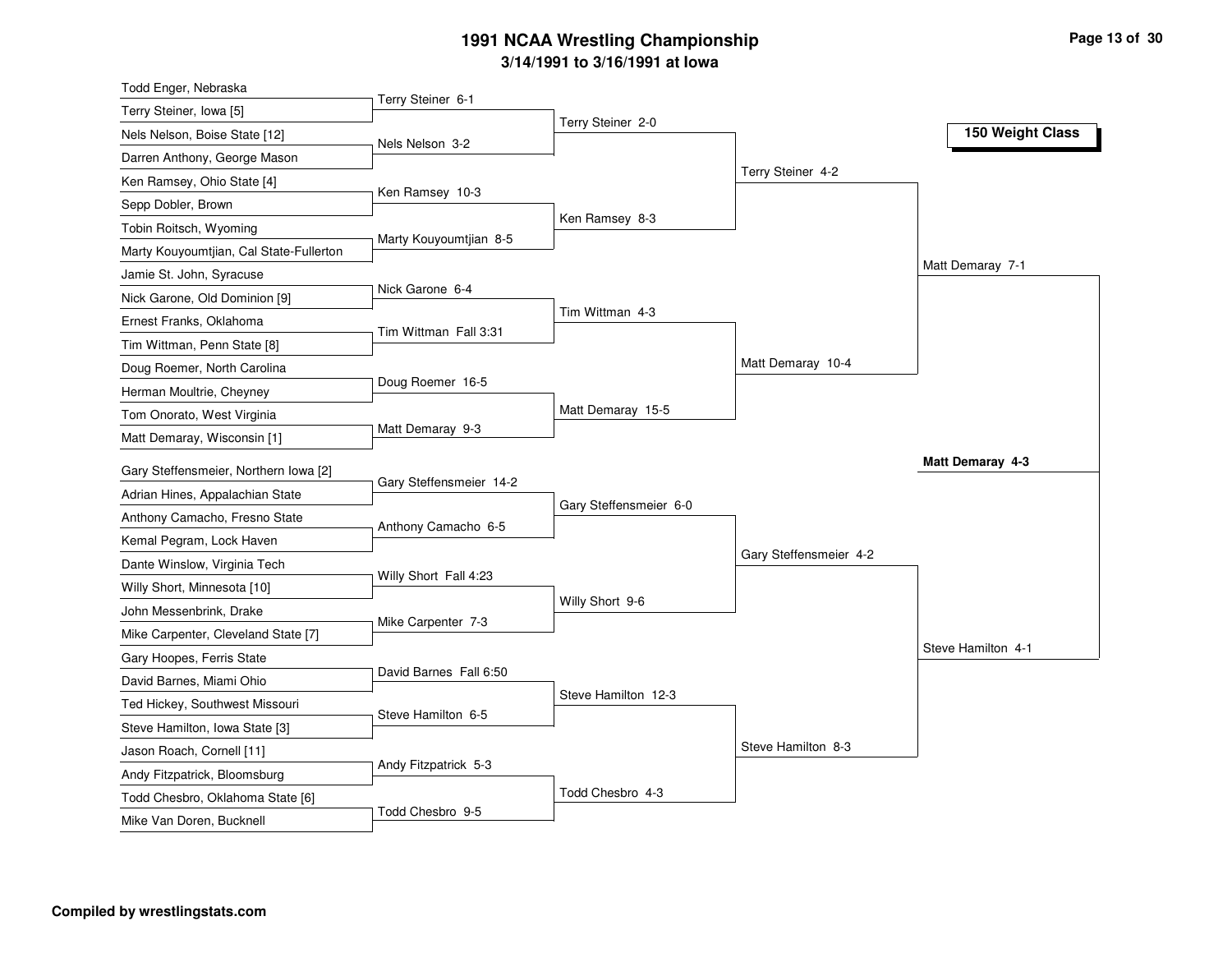| Nelson 10-6         |                                |                          |                           |                             | <b>150 Consolation Bracket</b>                                                                                                                                                                                                                                                      |
|---------------------|--------------------------------|--------------------------|---------------------------|-----------------------------|-------------------------------------------------------------------------------------------------------------------------------------------------------------------------------------------------------------------------------------------------------------------------------------|
|                     |                                |                          |                           |                             |                                                                                                                                                                                                                                                                                     |
|                     |                                |                          |                           |                             |                                                                                                                                                                                                                                                                                     |
|                     |                                | Chesbro 8-3              |                           |                             |                                                                                                                                                                                                                                                                                     |
|                     |                                |                          |                           |                             |                                                                                                                                                                                                                                                                                     |
|                     | Chesbro, Oklahoma State        |                          |                           |                             |                                                                                                                                                                                                                                                                                     |
|                     |                                |                          |                           |                             |                                                                                                                                                                                                                                                                                     |
|                     |                                |                          |                           |                             | Steiner 4-2 OT                                                                                                                                                                                                                                                                      |
|                     |                                |                          |                           |                             |                                                                                                                                                                                                                                                                                     |
|                     |                                |                          |                           |                             |                                                                                                                                                                                                                                                                                     |
|                     |                                |                          |                           |                             |                                                                                                                                                                                                                                                                                     |
|                     |                                | Garone 5-3 OT            |                           |                             |                                                                                                                                                                                                                                                                                     |
| Onorato Fall 2:26   |                                |                          |                           |                             |                                                                                                                                                                                                                                                                                     |
|                     | Short, Minnesota               |                          |                           |                             |                                                                                                                                                                                                                                                                                     |
|                     |                                |                          |                           |                             | Ken Ramsey, Ohio State 3-2                                                                                                                                                                                                                                                          |
| Camacho 5-3         |                                |                          |                           |                             |                                                                                                                                                                                                                                                                                     |
|                     |                                |                          |                           |                             |                                                                                                                                                                                                                                                                                     |
|                     | Carpenter 3-1                  |                          |                           |                             |                                                                                                                                                                                                                                                                                     |
|                     |                                |                          |                           |                             |                                                                                                                                                                                                                                                                                     |
| Carpenter 12-8      |                                |                          |                           |                             |                                                                                                                                                                                                                                                                                     |
|                     | Wittman, Penn State            |                          |                           |                             |                                                                                                                                                                                                                                                                                     |
|                     |                                |                          |                           |                             |                                                                                                                                                                                                                                                                                     |
|                     |                                |                          | Ramsey 9-6                |                             |                                                                                                                                                                                                                                                                                     |
| Hickey Fall 0:37    |                                |                          |                           |                             | Steffensmeier 3-0                                                                                                                                                                                                                                                                   |
|                     |                                |                          |                           |                             |                                                                                                                                                                                                                                                                                     |
|                     | Hickey 6-2                     |                          |                           |                             |                                                                                                                                                                                                                                                                                     |
|                     |                                |                          |                           |                             |                                                                                                                                                                                                                                                                                     |
| Van Doren Fall 1:54 |                                |                          |                           |                             |                                                                                                                                                                                                                                                                                     |
|                     | Ramsey, Ohio State             |                          |                           |                             |                                                                                                                                                                                                                                                                                     |
|                     | Kouyoumtjian 9-5<br>Garone 7-6 | Nelson 5-2<br>Garone 3-2 | Wittman 6-3<br>Ramsey 3-2 | Garone 3-2<br>Steiner, Iowa | Third Place: Terry Steiner, Iowa 8-6<br>Fourth Place: Gary Steffensmeier, Northern Iowa<br><b>Fifth Place:</b><br>Sixth Place: Nick Garone, Old Dominion<br>Seventh Place: Tim Wittman, Penn State 4-3<br>Eighth Place: Todd Chesbro, Oklahoma State<br>Steffensmeier, Northern low |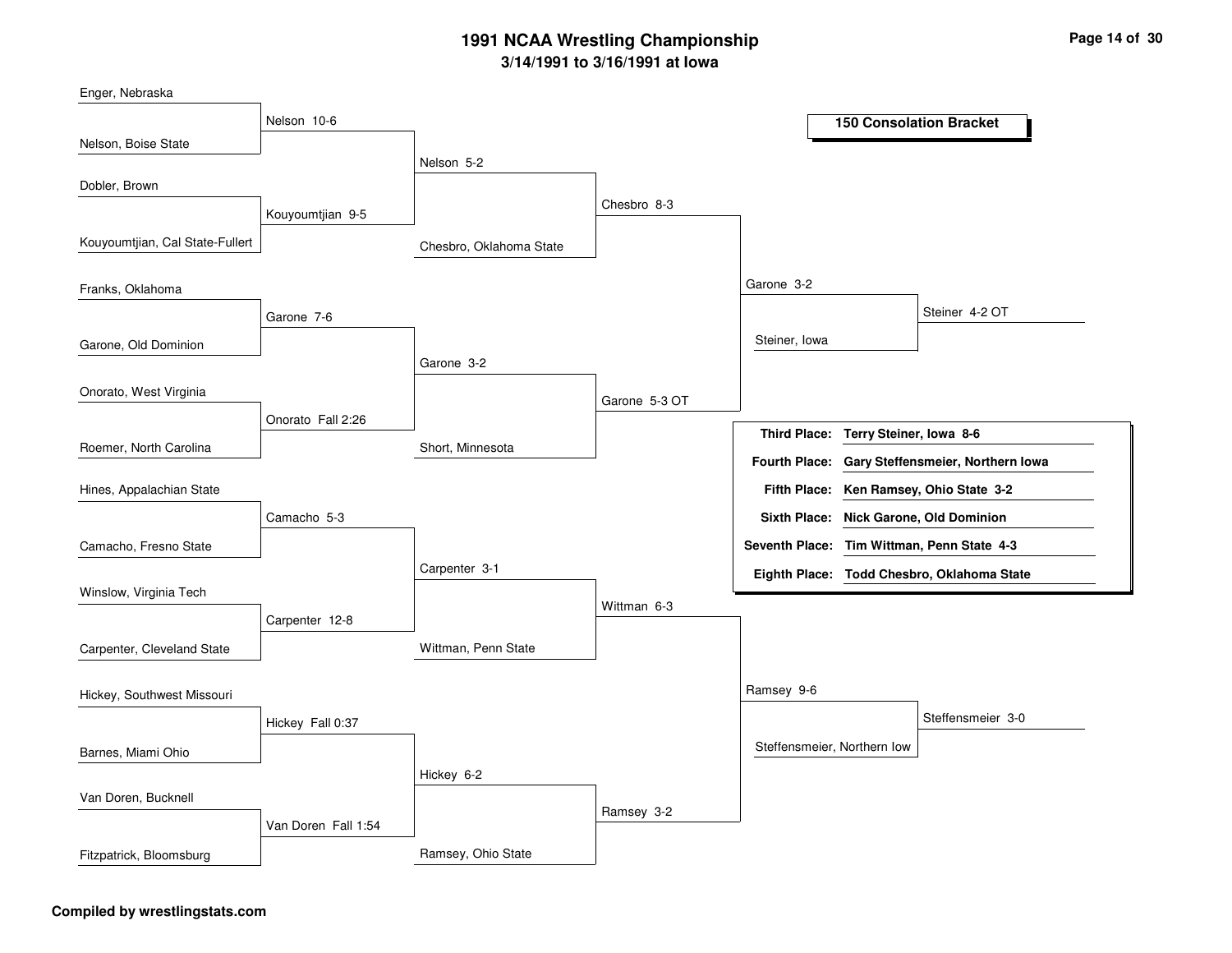## **Championship Pigtail Bouts for 150**

| Tobin Roitsch - Wyoming                              |              |
|------------------------------------------------------|--------------|
|                                                      | Roitsch 10-6 |
| Mike Mammon - Clemson                                |              |
| Doug Roemer - North Carolina<br>Moss Grays - Clarion | Roemer 11-5  |
|                                                      |              |
| Gary Hoopes - Ferris State                           | Hoopes 7-6   |
| Mark Cesari - North Carolina State                   |              |
| Anthony Camacho - Fresno State                       | Camacho 7-4  |
| Adam Caldwell - Indiana                              |              |
| Jamie St. John - Syracuse                            | St. John 5-1 |
| Joe Burke - Wagner                                   |              |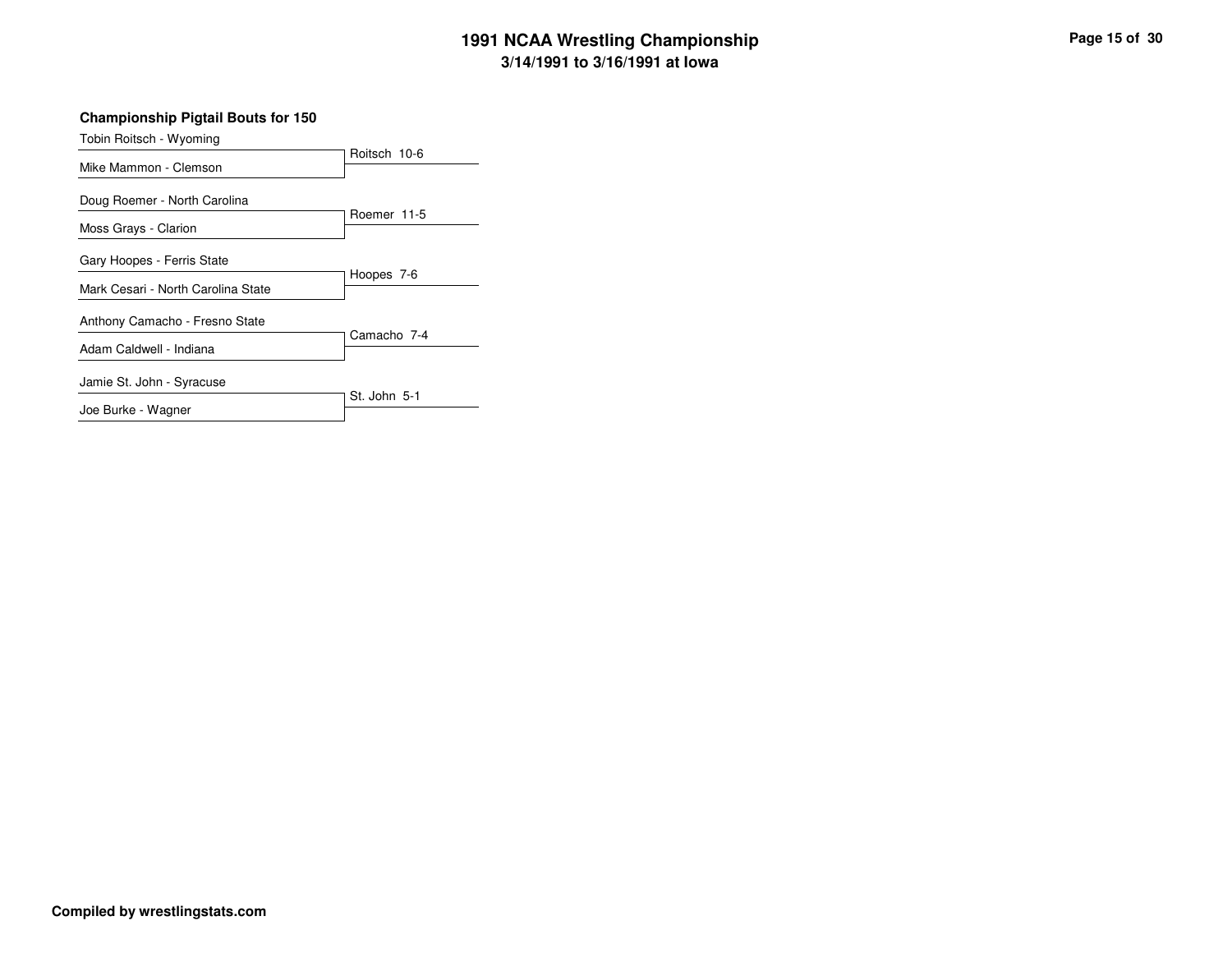| Matt Caro, Maryland                       |                        |                         |                        |                  |
|-------------------------------------------|------------------------|-------------------------|------------------------|------------------|
| Mike Schyck, Ohio State                   | Mike Schyck 4-0        | Scott Hovan 7-6         |                        |                  |
| Curt Bennethum, Northern Iowa             | Scott Hovan Fall 2:34  |                         |                        | 158 Weight Class |
| Scott Hovan, Pittsburgh [4]               |                        |                         |                        |                  |
| Sean Bormet, Michigan [5]                 |                        |                         | Scott Hovan 13-8       |                  |
| Dave Onorato, West Virginia               | Sean Bormet 13-7       |                         |                        |                  |
| T.C. Dantzler, Northern Illinois          |                        | Sean Bormet 7-2         |                        |                  |
| Joe Sabol, Hofstra [12]                   | Joe Sabol 9-4          |                         |                        |                  |
| Brian Malavar, Cal State-Bakersfield      |                        |                         |                        | Pat Smith 5-4    |
| Jeff Clark, Virginia Military             | Brian Malavar 6-1      |                         |                        |                  |
| Pat Smith, Oklahoma State [1]             |                        | Pat Smith TF 17-2, 5:12 |                        |                  |
| Rod Fisher, Liberty                       | Pat Smith 16-10        |                         |                        |                  |
| Pete Welch, North Carolina [9]            |                        |                         | Pat Smith 16-5         |                  |
| Darren Gustafson, Oregon                  | Pete Welch 7-5         |                         |                        |                  |
| Brian McGill, Air Force                   |                        | Torrae Jackson 10-6     |                        |                  |
| Torrae Jackson, Iowa State [8]            | Torrae Jackson 2-0     |                         |                        |                  |
| Mike Marzetta, Minnesota                  |                        |                         |                        | Pat Smith 7-6    |
| Jason Suter, Penn State [10]              | Mike Marzetta 5-3      |                         |                        |                  |
| Nick Mauldin, Army [7]                    |                        | Mike Marzetta 9-6       |                        |                  |
| Mike Bartholomew, Rider                   | Nick Mauldin 6-1       |                         |                        |                  |
| Brian Unkert, Bloomsburg                  |                        |                         | Tom Ryan TF 20-5, 7:00 |                  |
| Adam Millson, Miami Ohio                  | Brian Unkert Fall 2:15 |                         |                        |                  |
| Chris Studer, Boston University           |                        | Tom Ryan TF 24-9, 6:10  |                        |                  |
|                                           | Tom Ryan 17-6          |                         |                        |                  |
| Tom Ryan, Iowa [2]                        |                        |                         |                        | Tom Ryan 4-3     |
| Joe Mocco, Brown<br>Aaron Gaier, Oklahoma | Joe Mocco 9-0          |                         |                        |                  |
| Scott Henry, Clarion                      |                        | Ray Miller 14-7         |                        |                  |
|                                           | Ray Miller 9-3         |                         |                        |                  |
| Ray Miller, Arizona State [3]             |                        |                         | Ray Miller 6-2         |                  |
| Dave Walter, Purdue [6]                   | Dave Walter 5-4        |                         |                        |                  |
| Greg Warren, Missouri                     |                        | Dave Walter 5-3         |                        |                  |
| Matt Topham, Stanford                     | Roy Hall 2-1           |                         |                        |                  |
| Roy Hall, Michigan State [11]             |                        |                         |                        |                  |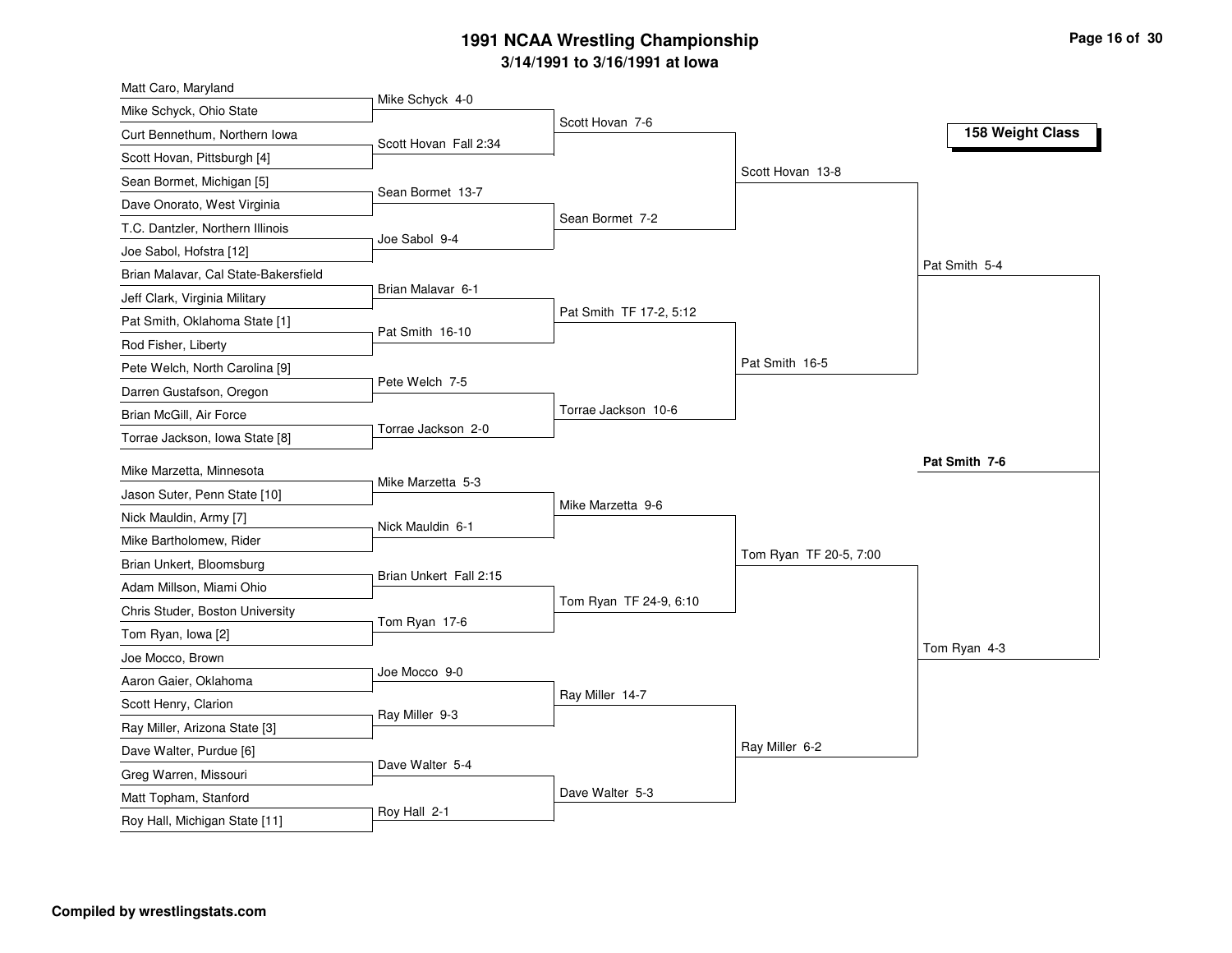Bennethum, Northern Iowa

|                                | Schyck Fall 4:16 |                     |              |                                          |                         | <b>158 Consolation Bracket</b>           |
|--------------------------------|------------------|---------------------|--------------|------------------------------------------|-------------------------|------------------------------------------|
| Schyck, Ohio State             |                  |                     |              |                                          |                         |                                          |
| Onorato, West Virginia         |                  | Onorato Fall 3:47   |              |                                          |                         |                                          |
|                                |                  |                     | Walter 4-3   |                                          |                         |                                          |
|                                | Onorato 11-4     |                     |              |                                          |                         |                                          |
| Sabol, Hofstra                 |                  | Walter, Purdue      |              |                                          |                         |                                          |
| Fisher, Liberty                |                  |                     |              | Walter TF 15-0, 4:45                     |                         |                                          |
|                                | Fisher 7-4       |                     |              |                                          |                         | Walter 10-0                              |
| Malavar, Cal State-Bakersfield |                  |                     |              | Hovan, Pittsburgh                        |                         |                                          |
|                                |                  | Welch 9-8           |              |                                          |                         |                                          |
| McGill, Air Force              |                  |                     | Welch 6-4 OT |                                          |                         |                                          |
|                                | Welch 6-1        |                     |              | <b>Third Place:</b>                      |                         | Dave Walter, Purdue 4-2                  |
| Welch, North Carolina          |                  | Marzetta, Minnesota |              | <b>Fourth Place:</b>                     |                         | Ray Miller, Arizona State                |
| Suter, Penn State              |                  |                     |              | <b>Fifth Place:</b>                      |                         | Jason Suter, Penn State 5-3              |
|                                | Suter 2-2 TB     |                     |              | <b>Sixth Place:</b>                      | Scott Hovan, Pittsburgh |                                          |
|                                |                  |                     |              |                                          |                         |                                          |
| Mauldin, Army                  |                  | Suter 5-3           |              | Seventh Place: Greg Warren, Missouri 6-2 |                         |                                          |
| Studer, Boston University      |                  |                     |              |                                          |                         | Eighth Place: Pete Welch, North Carolina |
|                                | Studer 8-3       |                     | Suter 9-8    |                                          |                         |                                          |
| Unkert, Bloomsburg             |                  | Jackson, Iowa State |              |                                          |                         |                                          |
| Henry, Clarion                 |                  |                     |              | Suter 7-6                                |                         |                                          |
|                                | Mocco 17-5       |                     |              |                                          |                         | Miller 9-2                               |
|                                |                  |                     |              | Miller, Arizona State                    |                         |                                          |
| Mocco, Brown                   |                  |                     |              |                                          |                         |                                          |
| Warren, Missouri               |                  | Warren 9-3          |              |                                          |                         |                                          |
|                                |                  |                     | Warren 4-3   |                                          |                         |                                          |
|                                | Warren 6-2       |                     |              |                                          |                         |                                          |
| Hall, Michigan State           |                  | Bormet, Michigan    |              |                                          |                         |                                          |

## **Compiled by wrestlingstats.com**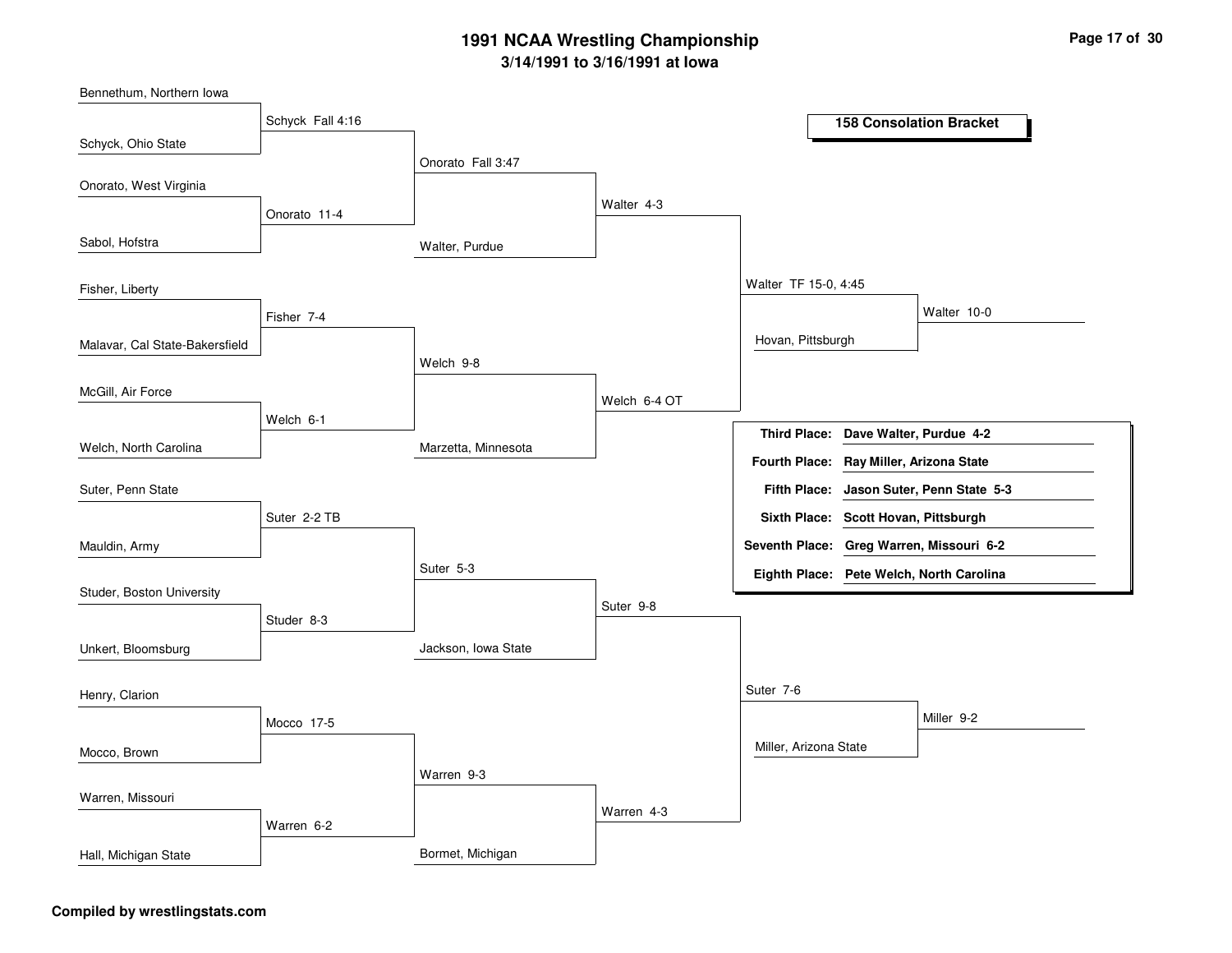**No Pigtails Bouts for 158 Weight Class**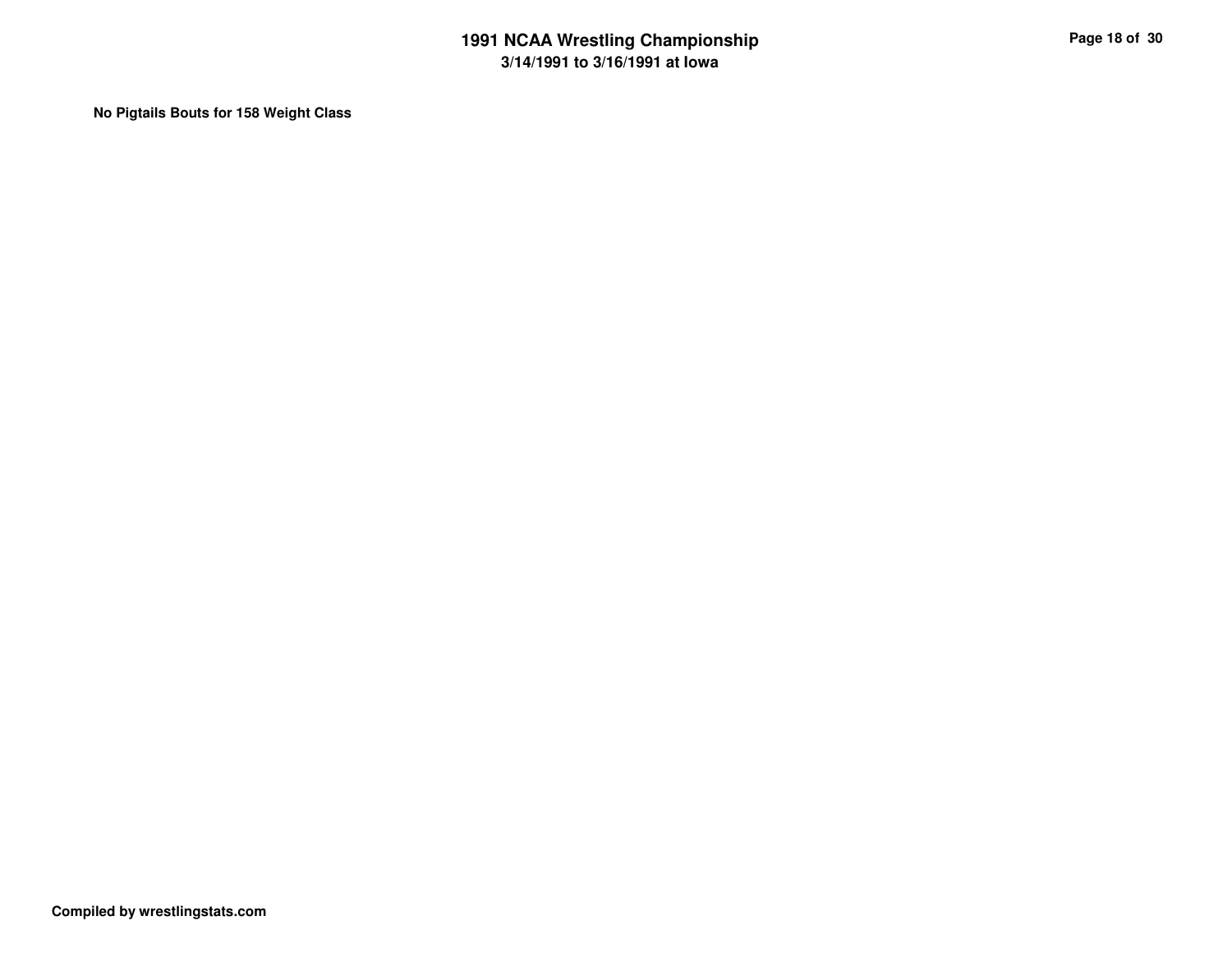| Mark Reiland, Iowa [4]                                    |                           |                        |                        |                        |
|-----------------------------------------------------------|---------------------------|------------------------|------------------------|------------------------|
| Eric Unger, Kent State                                    | Mark Reiland 7-4          |                        |                        |                        |
| Tom Socker, Bloomsburg                                    | Tom Socker Fall 3:27      | Mark Reiland 16-5      |                        | 167 Weight Class       |
| Jason Leonard, Oklahoma                                   |                           |                        |                        |                        |
| Ron Coffel, Lock Haven                                    |                           |                        | Mark Reiland Fall 2:02 |                        |
| Craig Holiday, Liberty [12]                               | Craig Holiday 8-7         |                        |                        |                        |
| Mark Banks, West Virginia [5]                             |                           | Mark Banks Fall 1:18   |                        |                        |
| Tommy Robbins, Nebraska                                   | Mark Banks 18-7           |                        |                        |                        |
| John Gluckow, Princeton                                   |                           |                        |                        | Mark Reiland 5-4       |
| Tom Marchetti, Bucknell [9]                               | Tom Marchetti Fall 5:32   |                        |                        |                        |
| Mike Scott, Wyoming                                       |                           | Ray Brinzer 7-2        |                        |                        |
| Ray Brinzer, Oklahoma State [8]                           | Ray Brinzer 6-1           |                        |                        |                        |
| Dan Russell, Portland State [1]                           |                           |                        | Dan Russell 3-2        |                        |
| Brian Woods, Michigan State                               | Dan Russell Fall 0:28     |                        |                        |                        |
| Chris Kwortnik, North Carolina State                      |                           | Dan Russell 10-9       |                        |                        |
| Darrin Farrell, Syracuse                                  | Chris Kwortnik 3-2        |                        |                        |                        |
| <b>Billy Kumprey, Marquette</b>                           |                           |                        |                        | Mark Reiland Fall 4:59 |
| Dave Hart, Penn State [10]                                | Billy Kumprey 15-3        |                        |                        |                        |
| G.T. Taylor, Arizona State [7]                            |                           | Billy Kumprey 4-2      |                        |                        |
|                                                           |                           |                        |                        |                        |
|                                                           | G.T. Taylor 8-2           |                        |                        |                        |
| Jacob Garcia, Army                                        |                           |                        | Kevin Randleman 21-8   |                        |
| John Marshall, Miami Ohio                                 | Kevin Randleman Fall 1:21 |                        |                        |                        |
| Kevin Randleman, Ohio State [2]                           |                           | Kevin Randleman 14-5   |                        |                        |
| Bryan Flint, Tennessee-Chattanooga                        | Shaon Fry 15-7            |                        |                        |                        |
| Shaon Fry, Missouri                                       |                           |                        |                        | Kevin Randleman 5-3 OT |
| Jim Marcotte, New Hampshire                               | Steve Buddie Fall 1:42    |                        |                        |                        |
| Steve Buddie, Stanford [6]                                |                           | Shane Camera 10-3      |                        |                        |
| Laszlo Molnar, Cal State-Fullerton                        | Shane Camera 6-0          |                        |                        |                        |
| Shane Camera, North Carolina [11]                         |                           |                        | Charlie Jones 12-4     |                        |
| Charlie Jones, Purdue [3]                                 | Charlie Jones 11-2        |                        |                        |                        |
| Anthony DiFlumeri, Seton Hall<br>Bob Thompson, Iowa State |                           | Charlie Jones DFT 1:27 |                        |                        |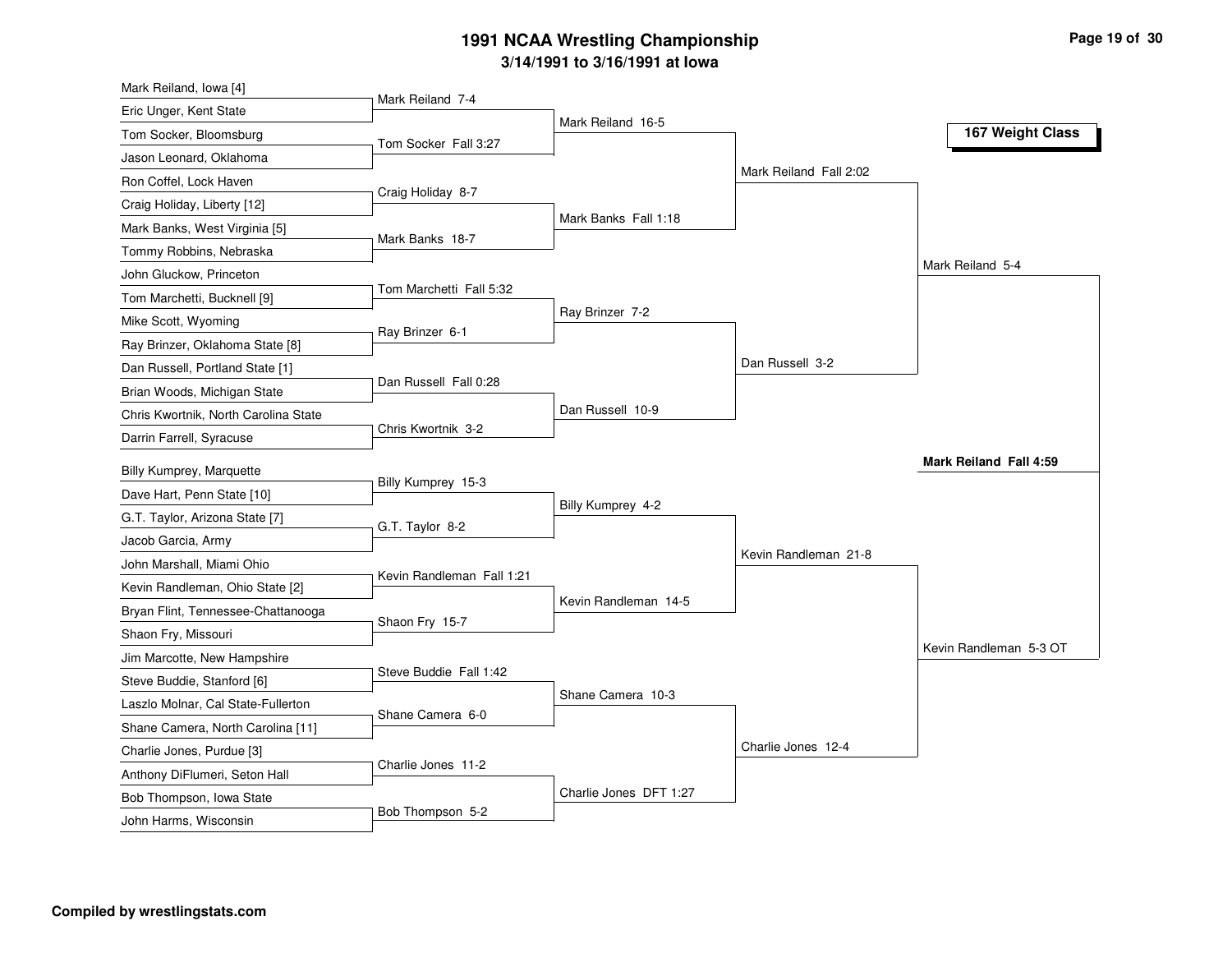| Unger, Kent State              |                      |                         |               |                         |                                                   |
|--------------------------------|----------------------|-------------------------|---------------|-------------------------|---------------------------------------------------|
|                                | Unger 13-4           |                         |               |                         | <b>167 Consolation Bracket</b>                    |
| Socker, Bloomsburg             |                      |                         |               |                         |                                                   |
|                                |                      | Unger 5-4               |               |                         |                                                   |
| Robbins, Nebraska              |                      |                         |               |                         |                                                   |
|                                | Holiday 3-2          |                         | Camera 6-4 OT |                         |                                                   |
| Holiday, Liberty               |                      | Camera, North Carolina  |               |                         |                                                   |
| Scott, Wyoming                 |                      |                         |               | Kwortnik 11-6           |                                                   |
|                                | Scott 8-3            |                         |               |                         | Russell Med FFT                                   |
| Marchetti, Bucknell            |                      |                         |               | Russell, Portland State |                                                   |
|                                |                      | Kwortnik 13-6           |               |                         |                                                   |
| Woods, Michigan State          |                      |                         | Kwortnik 11-9 |                         |                                                   |
|                                | Kwortnik 12-0        |                         |               |                         | Third Place: Charlie Jones, Purdue 2-0            |
| Kwortnik, North Carolina State |                      | Kumprey, Marquette      |               |                         | Fourth Place: Dan Russell, Portland State         |
| Hart, Penn State               |                      |                         |               | <b>Fifth Place:</b>     | Mark Banks, West Virginia Med FFT                 |
|                                | Taylor 5-3           |                         |               |                         | Sixth Place: Chris Kwortnik, North Carolina State |
| Taylor, Arizona State          |                      |                         |               |                         | Seventh Place: G.T. Taylor, Arizona State 5-3     |
|                                |                      | Taylor 3-1              |               |                         | Eighth Place: Shane Camera, North Carolina        |
| Marshall, Miami Ohio           |                      |                         |               |                         |                                                   |
|                                | Marshall 7-3         |                         | Taylor 3-2    |                         |                                                   |
| Fry, Missouri                  |                      | Brinzer, Oklahoma State |               |                         |                                                   |
| Molnar, Cal State-Fullerton    |                      |                         |               | Banks 2-1 TB            |                                                   |
|                                | Buddie TF 21-6, 6:00 |                         |               |                         | Jones 7-1                                         |
| Buddie, Stanford               |                      |                         |               | Jones, Purdue           |                                                   |
|                                |                      | Buddie Fall 0:53        |               |                         |                                                   |
| DiFlumeri, Seton Hall          |                      |                         |               |                         |                                                   |
|                                | DiFlumeri Med FFT    |                         | Banks 12-4    |                         |                                                   |
| Thompson, Iowa State           |                      | Banks, West Virginia    |               |                         |                                                   |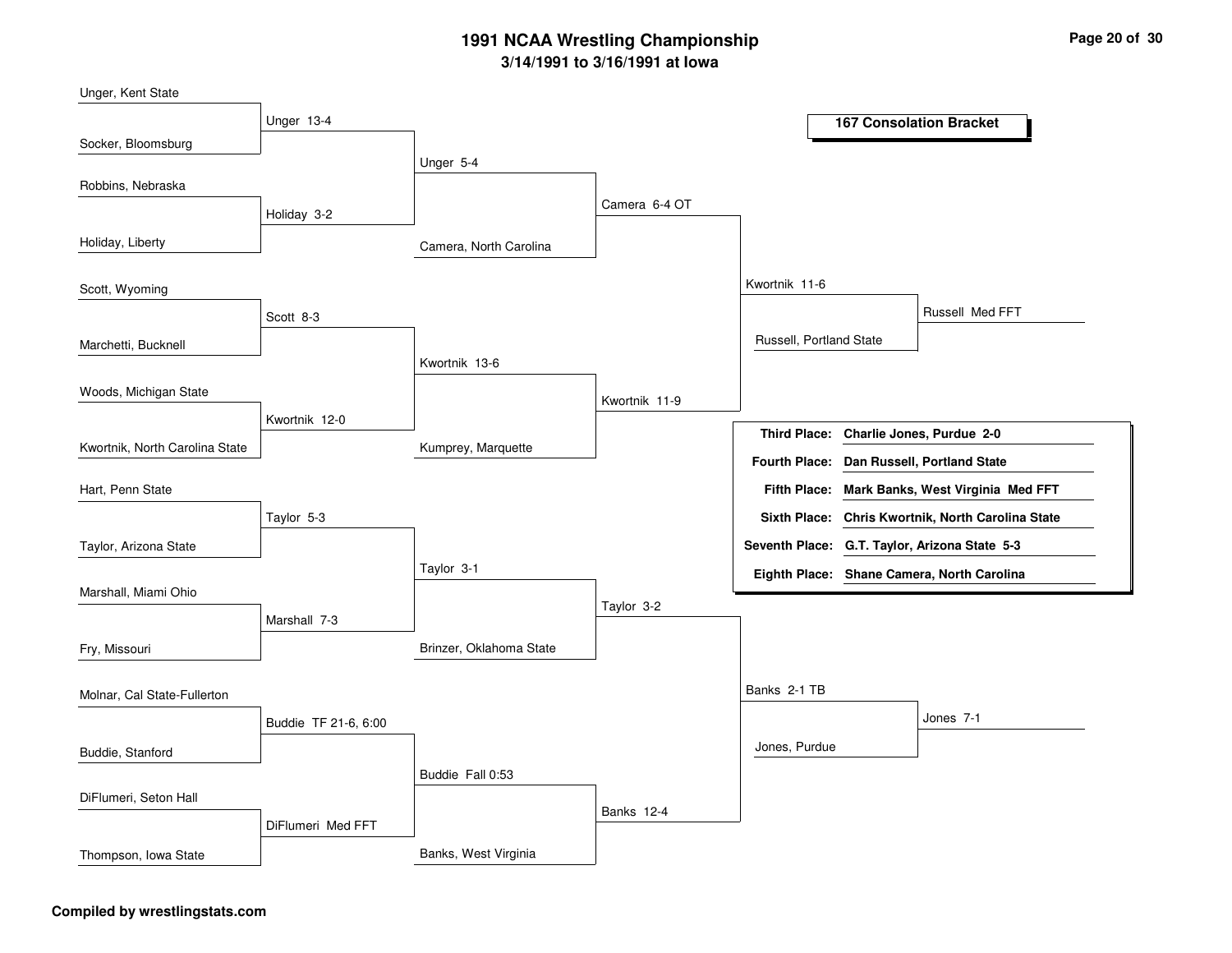## **Championship Pigtail Bouts for 167**

Dan Russell - Portland State

Russell TF 19-3, 6:19Dave Miller - Clemson

Woods 9-3

#### **Consolation Pigtail Bouts for 167**

Brian Woods - Michigan State

Dave Miller - Clemson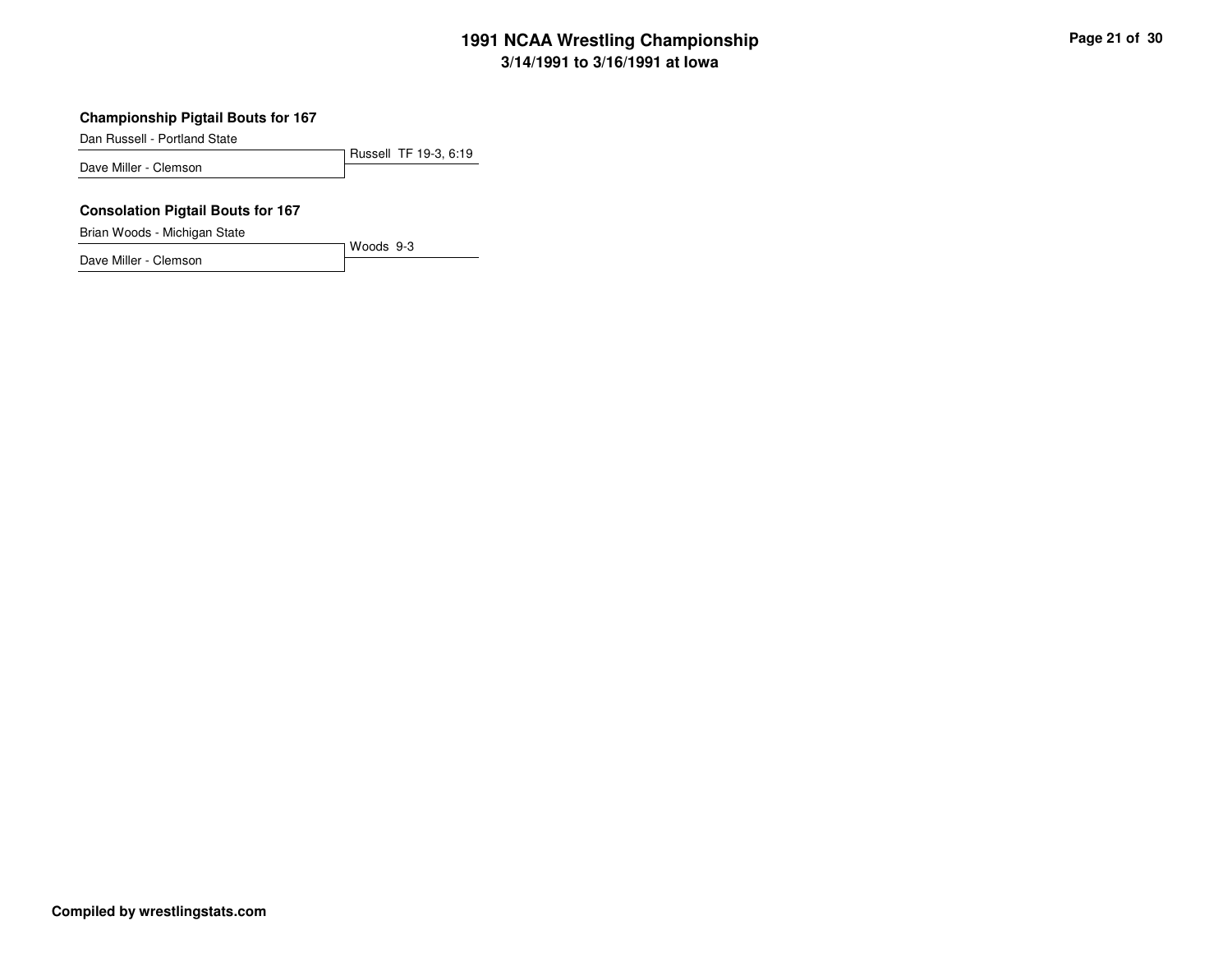| Dan Staats, West Virginia                                     |                              |                        |                        |                        |
|---------------------------------------------------------------|------------------------------|------------------------|------------------------|------------------------|
| Steve Yarbrough, Stanford [5]                                 | Steve Yarbrough 6-5          |                        |                        |                        |
| Ken Bauer, Edinboro                                           | John Hangey 11-5             | Steve Yarbrough 11-7   |                        | 177 Weight Class       |
| John Hangey, Rider [12]                                       |                              |                        |                        |                        |
| Kyle Scrimgeour, Oklahoma                                     |                              |                        | Bart Chelesvig 10-4    |                        |
| Scott Boness, Fresno State                                    | Kyle Scrimgeour 5-2          |                        |                        |                        |
| Bart Chelesvig, Iowa [4]                                      |                              | Bart Chelesvig 17-5    |                        |                        |
| Dave Meyers, Wyoming                                          | Bart Chelesvig 18-7          |                        |                        |                        |
| Keith Davison, Wisconsin                                      |                              |                        |                        | Marty Morgan 9-0       |
| Mark Cheff, Cal State-Bakersfield [8]                         | Mark Cheff 6-5               |                        |                        |                        |
| Kirk Volm, George Mason                                       |                              | Scott Chenoweth 5-3    |                        |                        |
| Scott Chenoweth, Nebraska [9]                                 | Scott Chenoweth TF 22-7, 6:5 |                        |                        |                        |
| Marty Morgan, Minnesota [1]                                   |                              |                        | Marty Morgan 4-3       |                        |
| Robbie Hadden, Oklahoma State                                 | Marty Morgan 6-1             |                        |                        |                        |
| J.J. McGrew, Notre Dame                                       |                              | Marty Morgan 18-7      |                        |                        |
| Steve Williams, North Carolina State                          | J.J. McGrew DFT 5:46         |                        |                        |                        |
| Mike Caro, Maryland                                           |                              |                        |                        | Marty Morgan 17-7      |
| Greg Casamento, Boston University                             | Mike Caro 4-2                |                        |                        |                        |
| Rich Powers, Northern Iowa [2]                                |                              | Rich Powers 5-0        |                        |                        |
| Joe Wypiszenski, Nebraska-Omaha                               | Rich Powers Fall 0:55        |                        |                        |                        |
| Steve Cantrell, Navy                                          |                              |                        | Rich Powers 9-7        |                        |
| Matt White, Penn State [10]                                   | Matt White 8-5               |                        |                        |                        |
| Ben Morgan, Cornell                                           |                              | Matt White 6-0         |                        |                        |
| Scott Brown, Bloomsburg [7]                                   | Ben Morgan 10-8 OT           |                        |                        |                        |
| Lanny Green, Michigan [11]                                    |                              |                        |                        | Matt Johnson Fall 3:55 |
| Greg Gardner, Illinois State                                  |                              |                        |                        |                        |
| T.J. Wright, Army                                             | Lanny Green 9-4              |                        |                        |                        |
|                                                               |                              | Bret Gustafson 9-3     |                        |                        |
|                                                               | Bret Gustafson 10-8 OT       |                        |                        |                        |
| Bret Gustafson, Tennessee-Chattanooga [6]                     |                              |                        |                        |                        |
| Jay Landolfo, North Carolina                                  | Jay Landolfo 10-5            |                        | Matt Johnson Fall 6:05 |                        |
| Mike Galvin, Central Michigan<br>Matt Johnson, Iowa State [3] |                              | Matt Johnson Fall 5:15 |                        |                        |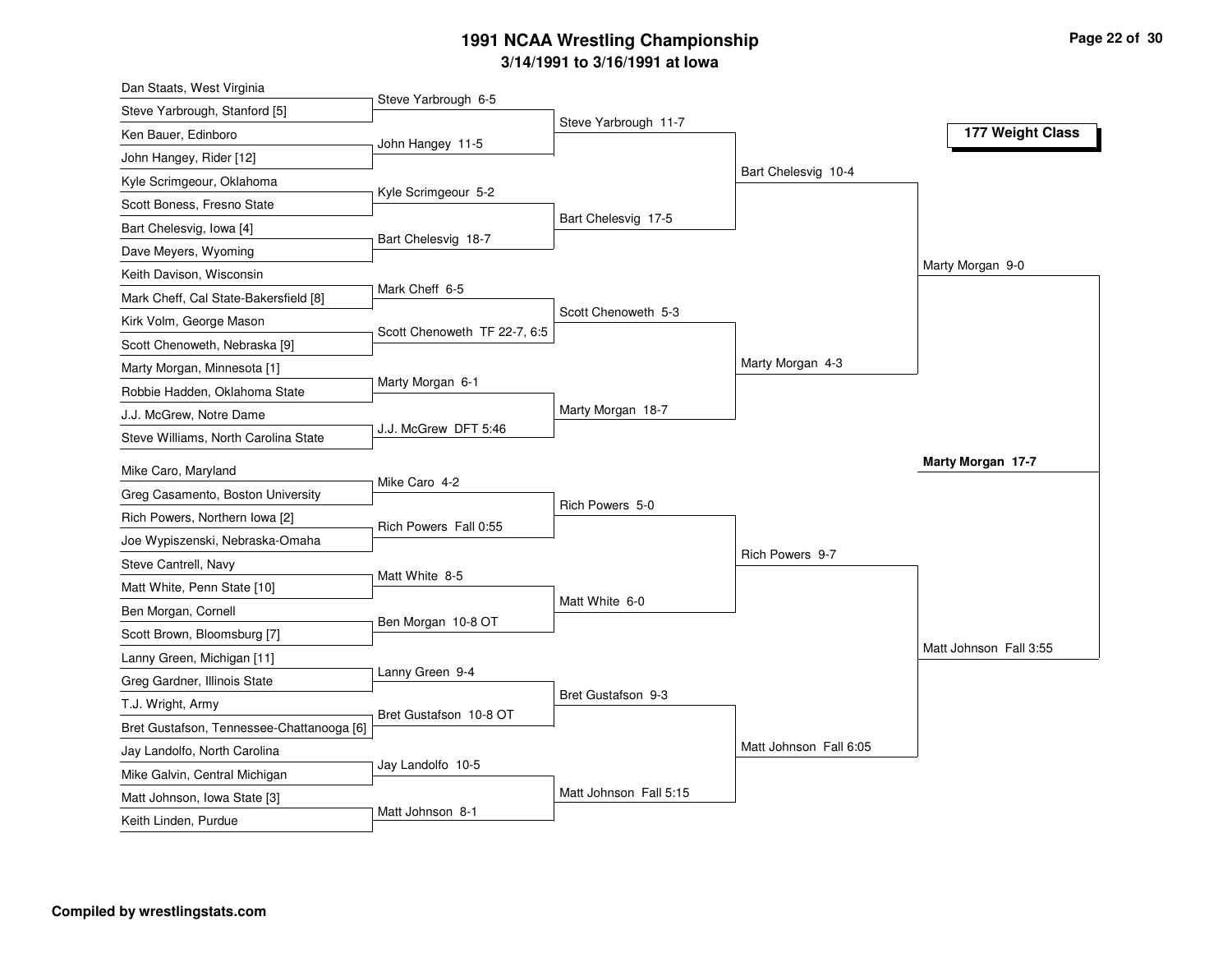| Staats, West Virginia        |                  |                              |                |                                      |                                                        |
|------------------------------|------------------|------------------------------|----------------|--------------------------------------|--------------------------------------------------------|
|                              | Hangey 10-1      |                              |                |                                      | <b>177 Consolation Bracket</b>                         |
| Hangey, Rider                |                  |                              |                |                                      |                                                        |
|                              |                  | Hangey 5-0                   |                |                                      |                                                        |
| Meyers, Wyoming              |                  |                              |                |                                      |                                                        |
|                              | Scrimgeour 3-2   |                              | Gustafson 10-0 |                                      |                                                        |
| Scrimgeour, Oklahoma         |                  | Gustafson, Tennessee-Chattan |                |                                      |                                                        |
| Volm, George Mason           |                  |                              |                | Gustafson DFT 3:00                   |                                                        |
|                              | Cheff 5-3        |                              |                |                                      | Chelesvig 6-3                                          |
| Cheff, Cal State-Bakersfield |                  |                              |                | Chelesvig, Iowa                      |                                                        |
|                              |                  | Cheff 6-3                    |                |                                      |                                                        |
| Hadden, Oklahoma State       |                  |                              | White 2-1 TB   |                                      |                                                        |
|                              | Hadden Fall 1:08 |                              |                |                                      | Third Place: Bart Chelesvig, Iowa 11-4                 |
| McGrew, Notre Dame           |                  | White, Penn State            |                |                                      | Fourth Place: Rich Powers, Northern Iowa               |
| Diaz, Cal State-Fullerton    |                  |                              |                |                                      | Fifth Place: Bret Gustafson, Tennessee-Chattanooga 8-2 |
|                              | Diaz 6-0         |                              |                | Sixth Place: Lanny Green, Michigan   |                                                        |
| Caro, Maryland               |                  |                              |                |                                      | Seventh Place: Scott Chenoweth, Nebraska Med FFT       |
|                              |                  | Diaz 3-1 OT                  |                | Eighth Place: Matt White, Penn State |                                                        |
| Cantrell, Navy               |                  |                              | Chenoweth 8-1  |                                      |                                                        |
|                              | Cantrell 2-0     |                              |                |                                      |                                                        |
| Morgan, Cornell              |                  | Chenoweth, Nebraska          |                |                                      |                                                        |
| Wright, Army                 |                  |                              |                | Green 10-7                           |                                                        |
|                              | Green 9-2        |                              |                |                                      | Powers 7-2                                             |
| Green, Michigan              |                  |                              |                | Powers, Northern Iowa                |                                                        |
|                              |                  | Green 5-3                    |                |                                      |                                                        |
| Linden, Purdue               |                  |                              |                |                                      |                                                        |
|                              | Landolfo 4-1     |                              | Green 6-3      |                                      |                                                        |
| Landolfo, North Carolina     |                  | Yarbrough, Stanford          |                |                                      |                                                        |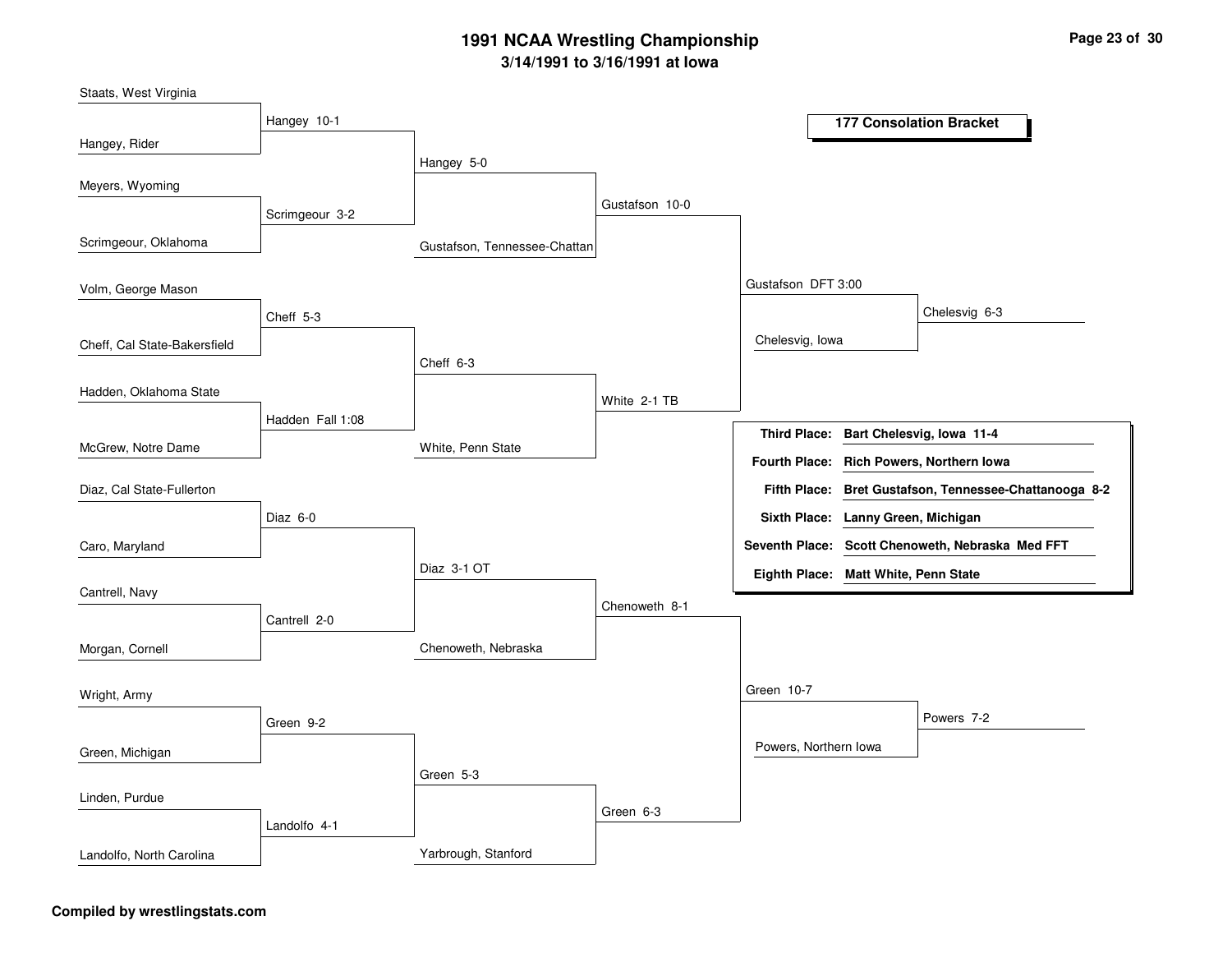## **Championship Pigtail Bouts for 177**

Marty Morgan - Minnesota

| m, n, n                                                                    |                  |
|----------------------------------------------------------------------------|------------------|
| Doug DelRosa - Kent State                                                  | Morgan 9-3       |
| Rich Powers - Northern Iowa                                                | Powers Fall 1:19 |
| Ramon Diaz - Cal State-Fullerton                                           |                  |
| <b>Consolation Pigtail Bouts for 177</b><br>Robbie Hadden - Oklahoma State |                  |
| Doug DelRosa - Kent State                                                  | Hadden 13-3      |
| Ramon Diaz - Cal State-Fullerton                                           | Diaz $6-4$ OT    |
| Joe Wypiszenski - Nebraska-Omaha                                           |                  |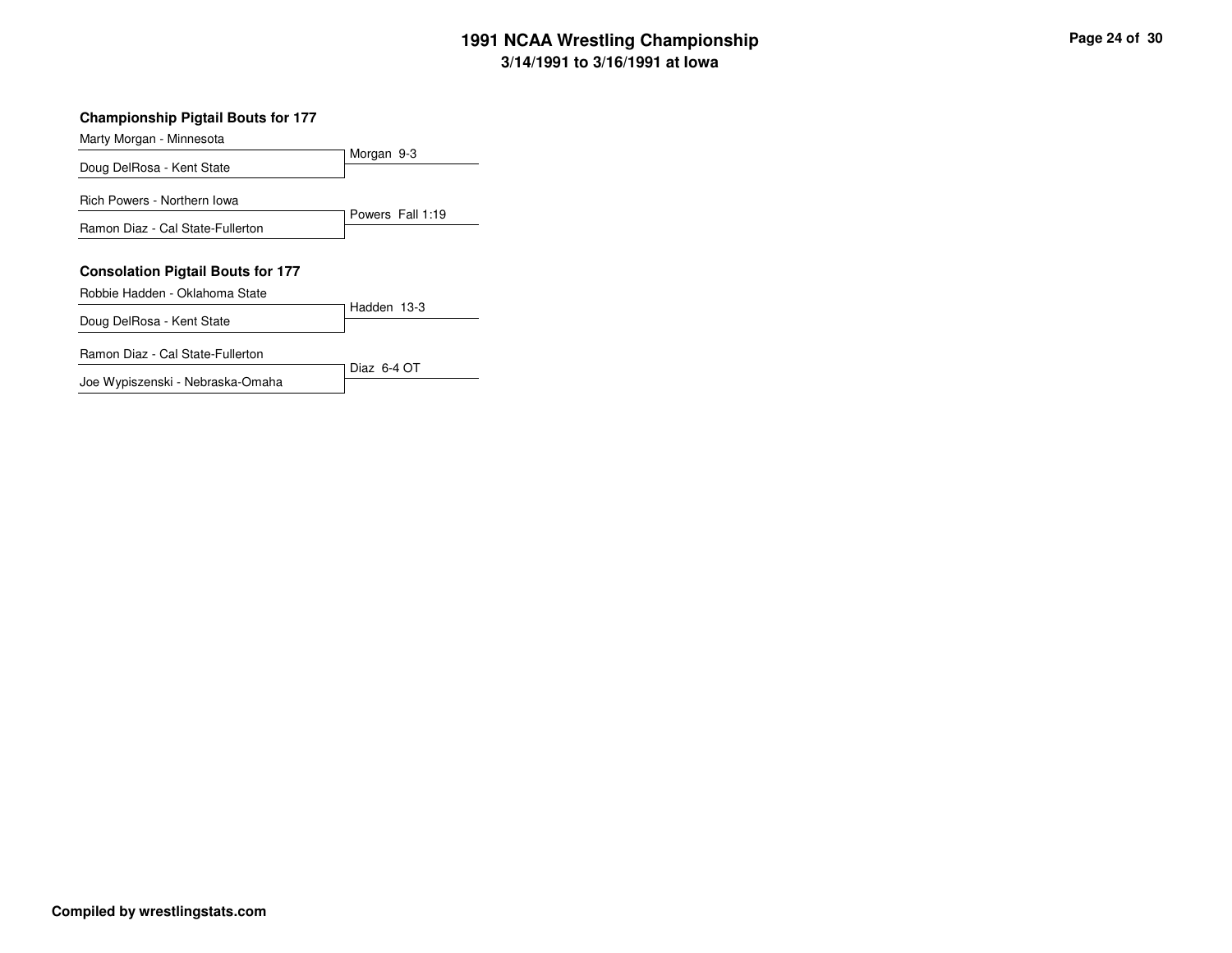| Rick Evans, Brigham Young              |                              |                           |                   |                       |
|----------------------------------------|------------------------------|---------------------------|-------------------|-----------------------|
| Paul Keysaw, Cal State-Bakersfield [4] | Paul Keysaw 12-4             |                           |                   |                       |
| Steve Hughes, Illinois State           | Andy Foster 5-3              | Paul Keysaw 11-2          |                   | 190 Weight Class      |
| Andy Foster, Oklahoma                  |                              |                           |                   |                       |
| Jeff Kloiber, Pittsburgh               |                              |                           | Paul Keysaw 4-0   |                       |
| Dan Troupe, Iowa State [12]            | Dan Troupe 15-6              |                           |                   |                       |
| Rob Nusum, Franklin & Marshall         | Mike Funk 5-3                | Mike Funk 2-1             |                   |                       |
| Mike Funk, Northwestern [5]            |                              |                           |                   |                       |
| Jamie Richardson, Michigan State       |                              |                           |                   | Paul Keysaw Fall 1:21 |
| Dominick Black, West Virginia [1]      | Dominick Black TF 26-11, 6:4 |                           |                   |                       |
| Ted Casto, Brown                       | Ted Casto 9-6                | Dominick Black 16-8       |                   |                       |
| Mark Lindlow, Air Force                |                              |                           |                   |                       |
| Hamilton Munnell, Miami Ohio [9]       |                              |                           | Curt Strahm 14-5  |                       |
| Eric Schultz, Purdue                   | Hamilton Munnell 11-2        |                           |                   |                       |
| Curt Strahm, Oregon [8]                |                              | Curt Strahm 12-9          |                   |                       |
| Kevin Brown, Maryland                  | Curt Strahm 6-2              |                           |                   |                       |
| Mike Kraft, Penn State                 |                              |                           |                   | Paul Keysaw 4-1       |
| Chris Nelson, Nebraska [7]             | Chris Nelson Fall 6:46       |                           |                   |                       |
| Fritz Lehrke, Michigan [10]            |                              | Fritz Lehrke 14-3         |                   |                       |
| Todd Hartung, North Carolina           | Fritz Lehrke 20-7            |                           |                   |                       |
| John Curtis, George Mason              |                              |                           | Fritz Lehrke 10-1 |                       |
| Rex Holman, Arizona State [2]          | Rex Holman 10-6              |                           |                   |                       |
| Dave Malecek, Northern Iowa            |                              | Travis Fiser 4-2 OT       |                   |                       |
| Travis Fiser, Iowa                     | Travis Fiser 9-3             |                           |                   |                       |
| Rod Horner, Tennessee-Chattanooga      |                              |                           |                   | Randy Couture 2-1 TB  |
| Randy Couture, Oklahoma State [3]      | Randy Couture 11-1           |                           |                   |                       |
| Jason Loukides, Edinboro               |                              | Randy Couture 20-6        |                   |                       |
| Dan Sanchez, Wagner                    | Dan Sanchez 10-4             |                           |                   |                       |
| Bryan Burns, Bucknell [11]             |                              |                           | Randy Couture 7-2 |                       |
| Dan Ritchie, Ohio State                | Bryan Burns 8-2              |                           |                   |                       |
| Mark Kerr, Syracuse [6]                |                              | Bryan Burns TF 21-5, 6:08 |                   |                       |
| Steve King, Notre Dame                 | Steve King 17-14             |                           |                   |                       |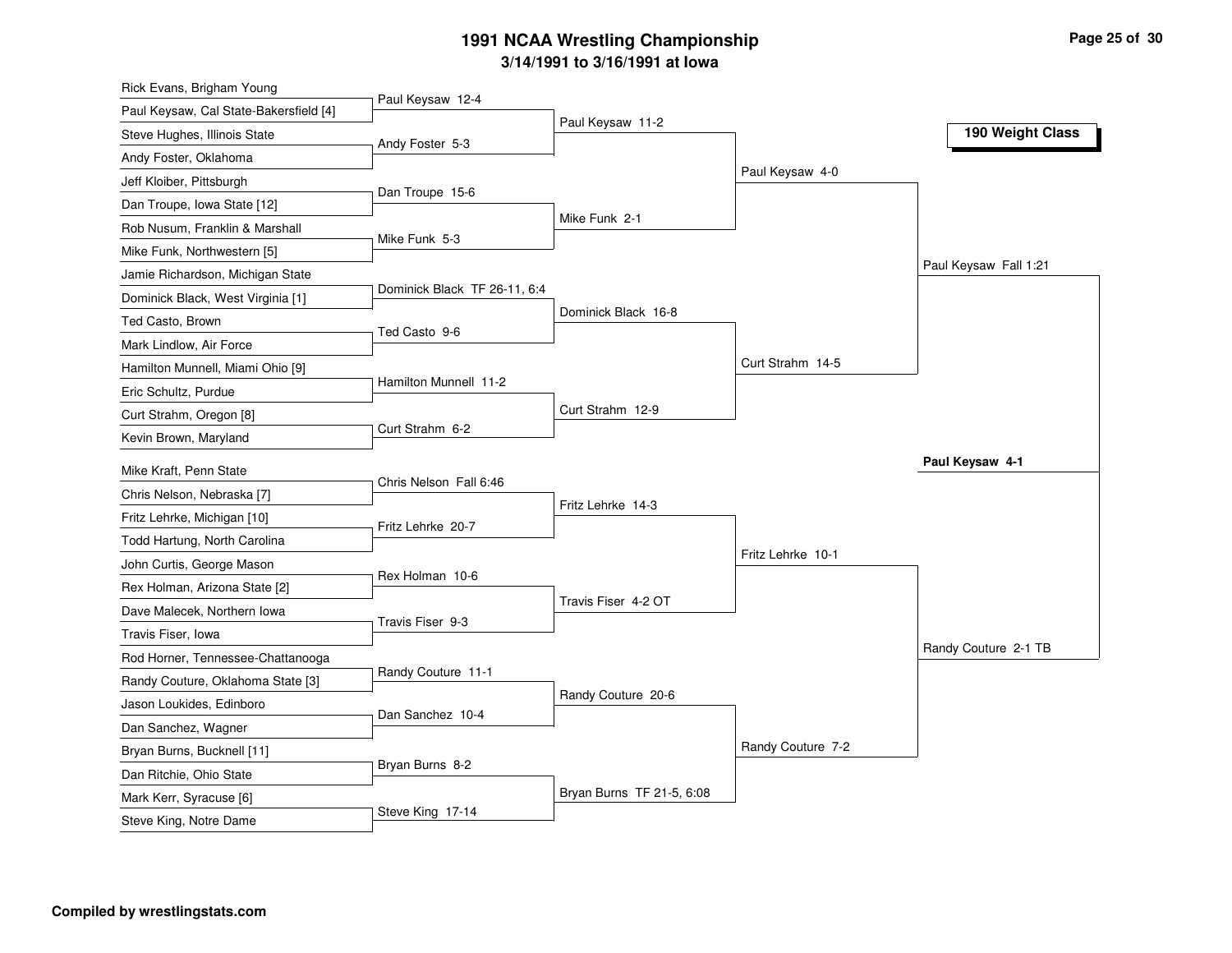| Evans, Brigham Young         |               |                      |                 |                                     |                                               |
|------------------------------|---------------|----------------------|-----------------|-------------------------------------|-----------------------------------------------|
|                              | Foster 9-2    |                      |                 |                                     | <b>190 Consolation Bracket</b>                |
| Foster, Oklahoma             |               | Troupe 8-5           |                 |                                     |                                               |
| Nusum, Franklin & Marshall   |               |                      |                 |                                     |                                               |
|                              | Troupe 5-1    |                      | Burns Fall 1:11 |                                     |                                               |
| Troupe, Iowa State           |               |                      |                 |                                     |                                               |
|                              |               | Burns, Bucknell      |                 |                                     |                                               |
| Richardson, Michigan State   |               |                      |                 | Fiser 4-2                           |                                               |
|                              | Casto 5-3     |                      |                 |                                     | Strahm 13-3                                   |
| Casto, Brown                 |               |                      |                 | Strahm, Oregon                      |                                               |
|                              |               | Munnell 5-3          |                 |                                     |                                               |
| Brown, Maryland              |               |                      | Fiser 3-1       |                                     |                                               |
|                              | Munnell 8-7   |                      |                 | <b>Third Place:</b>                 | Curt Strahm, Oregon 5-3                       |
| Munnell, Miami Ohio          |               | Fiser, Iowa          |                 | <b>Fourth Place:</b>                | Dominick Black, West Virginia                 |
|                              |               |                      |                 |                                     |                                               |
| Hartung, North Carolina      |               |                      |                 |                                     | Fifth Place: Fritz Lehrke, Michigan 3-2       |
|                              | Nelson 19-5   |                      |                 | Sixth Place: Travis Fiser, Iowa     |                                               |
| Nelson, Nebraska             |               | Nelson 8-3           |                 |                                     | Seventh Place: Mike Funk, Northwestern 6-4 OT |
| Malecek, Northern Iowa       |               |                      |                 | Eighth Place: Bryan Burns, Bucknell |                                               |
|                              | Holman 3-1 OT |                      | Black 7-4       |                                     |                                               |
| Holman, Arizona State        |               | Black, West Virginia |                 |                                     |                                               |
|                              |               |                      |                 |                                     |                                               |
| Horner, Tennessee-Chattanoog |               |                      |                 | Black 5-2                           |                                               |
|                              | Sanchez 8-3   |                      |                 |                                     | <b>Black 13-6</b>                             |
| Sanchez, Wagner              |               |                      |                 | Lehrke, Michigan                    |                                               |
|                              |               | King 6-4             |                 |                                     |                                               |
| Ritchie, Ohio State          |               |                      | Funk 9-2        |                                     |                                               |
|                              | King 3-2      |                      |                 |                                     |                                               |
| King, Notre Dame             |               | Funk, Northwestern   |                 |                                     |                                               |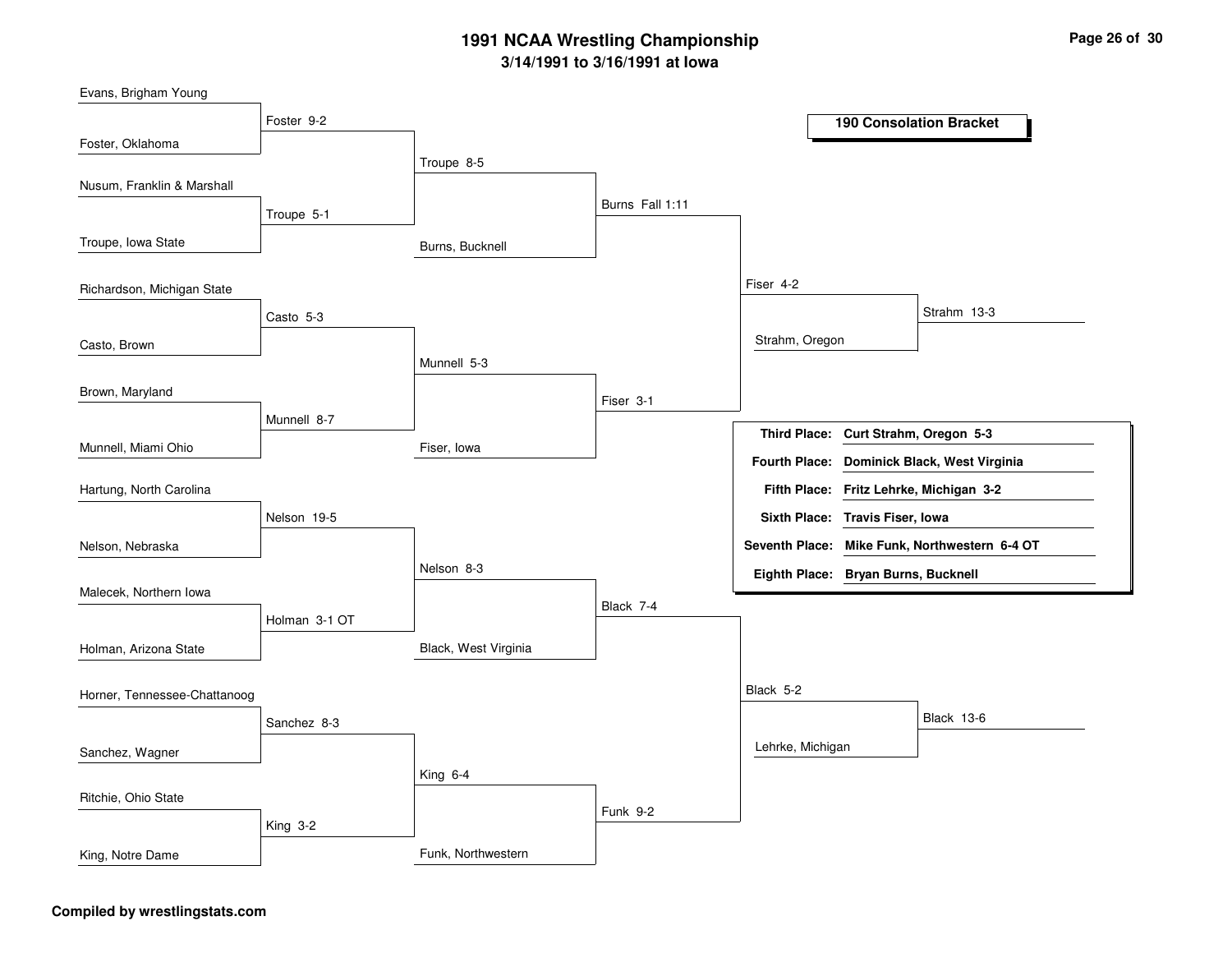**No Pigtails Bouts for 190 Weight Class**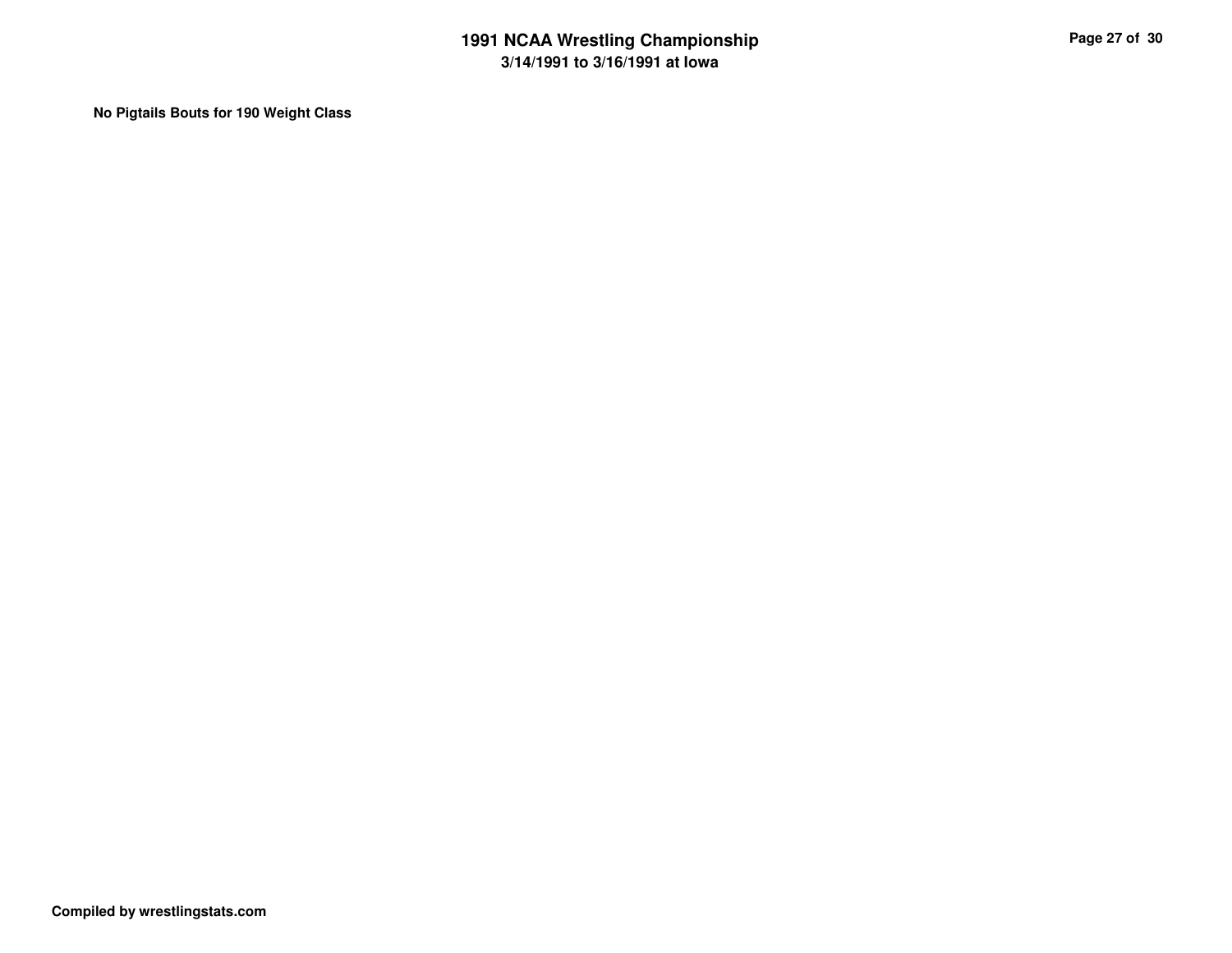| David Jones, Cal State-Fullerton [5]       |                           |                            |                      |                   |
|--------------------------------------------|---------------------------|----------------------------|----------------------|-------------------|
| Bye                                        | David Jones               |                            |                      |                   |
| John Oostendorp, Iowa [12]                 | John Oostendorp Fall 1:37 | David Jones 10-9           |                      | 275 Weight Class  |
| Warren Osbourn, Tennessee-Chattanooga      |                           |                            |                      |                   |
| Todd Kinney, Iowa State [4]                |                           |                            | David Jones 5-4      |                   |
| Brian Walczak, Toledo                      | Todd Kinney 7-1           |                            |                      |                   |
| Cam Strahm, Oregon                         |                           | Todd Kinney 6-0            |                      |                   |
| John Matyiko, Virginia                     | Cam Strahm 6-5            |                            |                      |                   |
| Jon Llewellyn, Illinois [1]                |                           |                            |                      | Jon Llewellyn 3-1 |
| Seth Woodill, Cal Poly-SLO                 | Jon Llewellyn Fall 3:53   |                            |                      |                   |
| Curt Engler, Notre Dame                    |                           | Jon Llewellyn 10-2         |                      |                   |
| Kevin Marriner, Central Connecticut        | Kevin Marriner 7-4        |                            |                      |                   |
| Steven Sciandra, Old Dominion [9]          |                           |                            | Jon Llewellyn 10-4   |                   |
| Sonny Manley, Nebraska                     | Steven Sciandra 3-2 TB    |                            |                      |                   |
| Matt Lindley, Purdue [8]                   |                           | Matt Lindley 2-1           |                      |                   |
| Jeff Datkuliak, Kent State                 | Matt Lindley Fall 3:50    |                            |                      |                   |
| Andrew Borodow, William & Mary             |                           |                            |                      | Jon Llewellyn 6-3 |
| Don Whipp, Michigan State                  | Don Whipp 9-2             |                            |                      |                   |
| Kurt Angle, Clarion [2]                    |                           | Kurt Angle 5-3             |                      |                   |
| Matt Willhite, Oregon State                | Kurt Angle 7-2            |                            |                      |                   |
| Mike Anderson, Arizona State [10]          |                           |                            | Kurt Angle 4-1       |                   |
| Kenny Walker, Lock Haven                   | Mike Anderson 3-0         |                            |                      |                   |
| Brett Bourne, Navy [7]                     |                           | Mike Anderson 6-5          |                      |                   |
| Shawn Holliday, Manhattan                  | Brett Bourne Fall 5:17    |                            |                      |                   |
| Perry Miller, Pittsburgh                   |                           |                            |                      | Kurt Angle 3-2    |
| Adam Green, Pennsylvania                   | Perry Miller 8-0          |                            |                      |                   |
| Sylvester Terkay, North Carolina State [3] |                           | Sylvester Terkay Fall 3:56 |                      |                   |
| Phil Tomek, Michigan                       | Sylvester Terkay 10-5     |                            |                      |                   |
| Kirk Mammen, Oklahoma State [6]            |                           |                            | Sylvester Terkay 7-5 |                   |
| Marc Padwe, Penn State                     | Kirk Mammen 9-3           |                            |                      |                   |
| Bye                                        |                           | Kirk Mammen 6-1            |                      |                   |
| Bret Sharp, Drake [11]                     | <b>Bret Sharp</b>         |                            |                      |                   |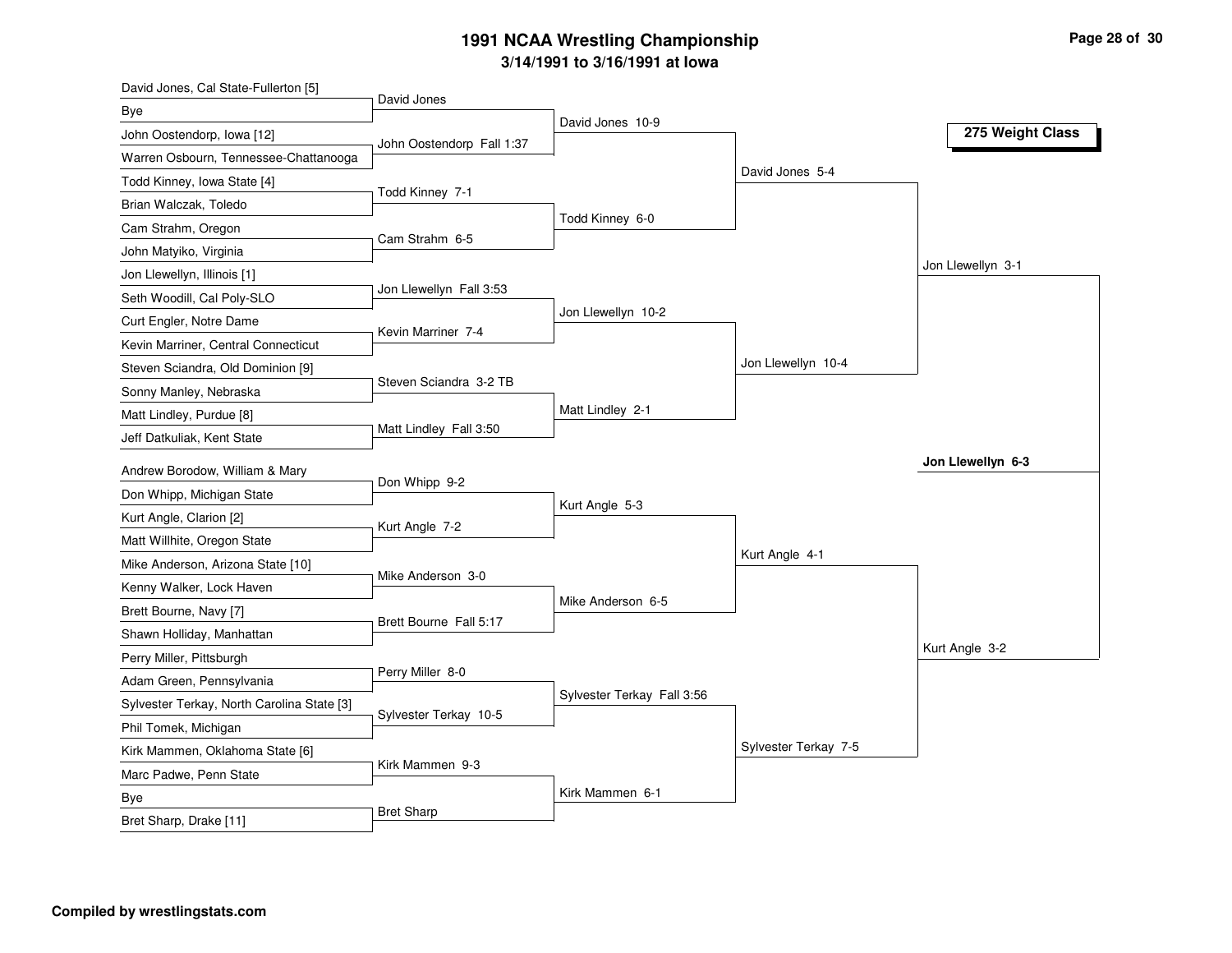| Bye                           |               |                         |                    |                                        |                             |                                                 |
|-------------------------------|---------------|-------------------------|--------------------|----------------------------------------|-----------------------------|-------------------------------------------------|
|                               | Oostendorp    |                         |                    |                                        |                             | 275 Consolation Bracket                         |
| Oostendorp, lowa              |               | Oostendorp 5-2          |                    |                                        |                             |                                                 |
| Walczak, Toledo               |               |                         |                    |                                        |                             |                                                 |
|                               | Walczak 5-2   |                         | Mammen 14-6        |                                        |                             |                                                 |
| Strahm, Oregon                |               | Mammen, Oklahoma State  |                    |                                        |                             |                                                 |
| Woodill, Cal Poly-SLO         |               |                         |                    | Mammen 2-1                             |                             |                                                 |
|                               | Woodill 7-0   |                         |                    |                                        |                             | Jones 14-5                                      |
| Marriner, Central Connecticut |               |                         |                    | Jones, Cal State-Fullerton             |                             |                                                 |
|                               |               | Woodill Fall 2:10       |                    |                                        |                             |                                                 |
| Datkuliak, Kent State         |               |                         | Anderson Fall 5:38 |                                        |                             |                                                 |
|                               | Datkuliak 3-1 |                         |                    | <b>Third Place:</b>                    |                             | Sylvester Terkay, North Carolina State 9-7      |
| Sciandra, Old Dominion        |               | Anderson, Arizona State |                    | <b>Fourth Place:</b>                   |                             | David Jones, Cal State-Fullerton                |
| Willhite, Oregon State        |               |                         |                    |                                        |                             | Fifth Place: Kirk Mammen, Oklahoma State 8-2    |
|                               | Whipp 4-1     |                         |                    | <b>Sixth Place:</b>                    | <b>Matt Lindley, Purdue</b> |                                                 |
| Whipp, Michigan State         |               |                         |                    |                                        |                             | Seventh Place: Mike Anderson, Arizona State 7-4 |
|                               |               | Whipp 6-0               |                    | Eighth Place: Perry Miller, Pittsburgh |                             |                                                 |
| Walker, Lock Haven            |               |                         | Lindley 5-2        |                                        |                             |                                                 |
|                               | Walker 3-1    |                         |                    |                                        |                             |                                                 |
| Bourne, Navy                  |               | Lindley, Purdue         |                    |                                        |                             |                                                 |
| Tomek, Michigan               |               |                         |                    | Lindley 4-0                            |                             |                                                 |
|                               | Miller 3-2    |                         |                    |                                        |                             | Terkay 7-5 OT                                   |
| Miller, Pittsburgh            |               |                         |                    | Terkay, North Carolina State           |                             |                                                 |
|                               |               | Miller 4-3              |                    |                                        |                             |                                                 |
| Padwe, Penn State             |               |                         | Miller Fall 1:06   |                                        |                             |                                                 |
|                               | Padwe 6-4     |                         |                    |                                        |                             |                                                 |
| Sharp, Drake                  |               | Kinney, Iowa State      |                    |                                        |                             |                                                 |